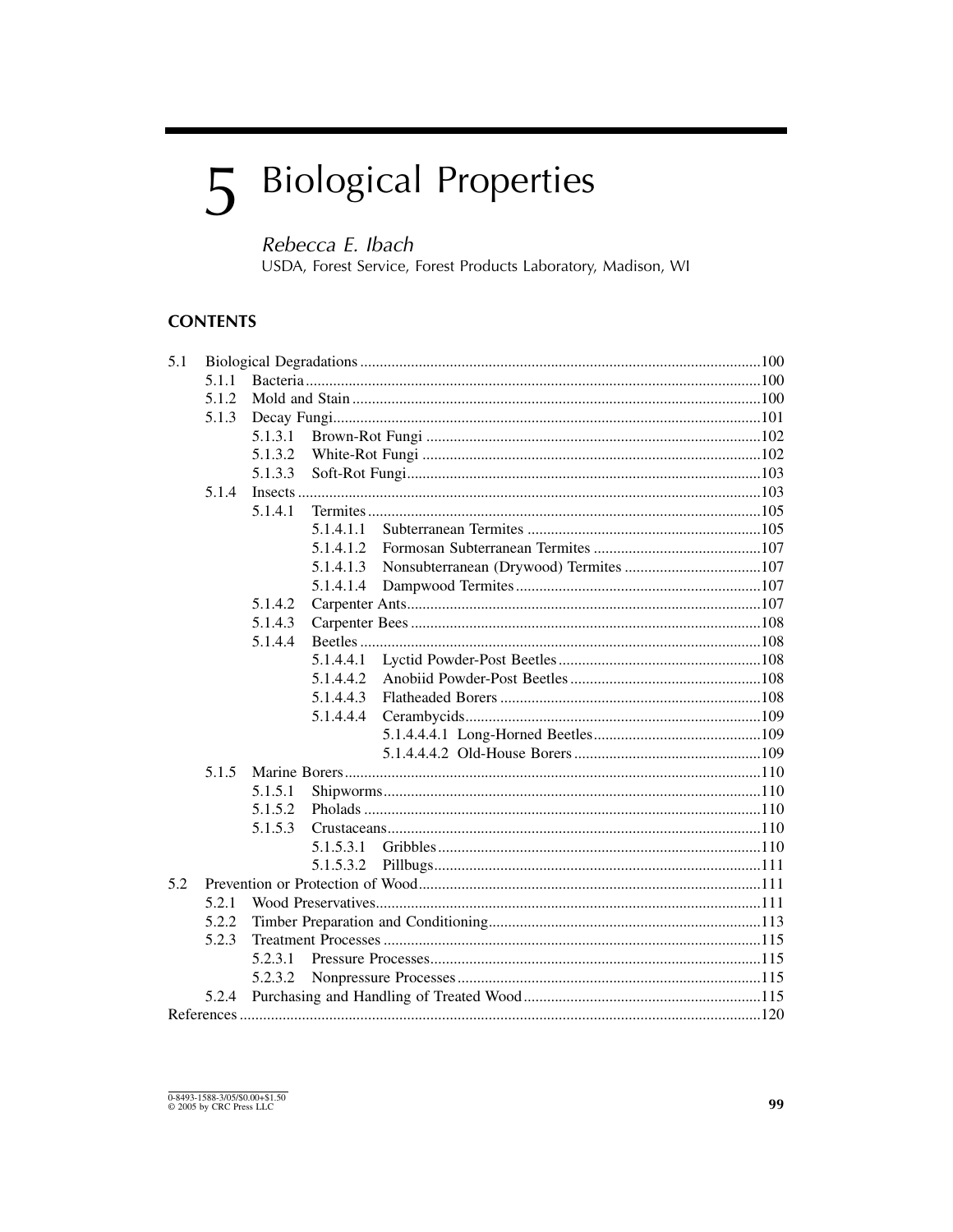

**FIGURE 5.1** Climate index for decay potential for wood in service. Higher numbers (darker areas) have greater decay hazard.

There are numerous biological degradations that wood is exposed to in various environments. Biological damage occurs when a log, sawn product, or final product is not stored, handled, or designed properly. Biological organisms, such as bacteria, mold, stain, decay fungi, insects, and marine borers, depend heavily on temperature and moisture conditions to grow. Figure 5.1 gives the climate index for decay hazard for the United States of America. A higher number means a greater decay hazard. The southeastern and northwest coasts have the greatest potential and the southwest has the lowest potential for decay. This chapter will focus on the biological organisms and their mechanism of degradation and then prevention measures. If degradation cannot be controlled by design or exposure conditions, then protection with preservatives is warranted.

#### **5.1 BIOLOGICAL DEGRADATIONS**

#### **5.1.1 BACTERIA**

Bacteria, the early colonizers of wood, are single-celled organisms that can slowly degrade wood that is saturated with water over a long period of time. They are found in wood submerged in seawater and freshwater, aboveground exposure, and in-ground soil contact. Logs held under water for months may have a sour smell attributed to bacteria. Bacteria usually have little effect on the properties of wood except over a long time period. Some bacteria can make the wood more absorptive, which can make it more susceptible to decay. When dried, the degraded area develops a cross checking on the tangential face. The sapwood is more susceptible than the heartwood and the earlywood more than the latewood.

#### **5.1.2 MOLD AND STAIN**

Mold and stain fungi cause damage to the surface of wood, and only differ on their depth of penetration and discoloration. Both grow mainly on sapwood and are various colors. Molds are usually fuzzy or powdery growth on the surface of wood and range in color from different shades of green, to black or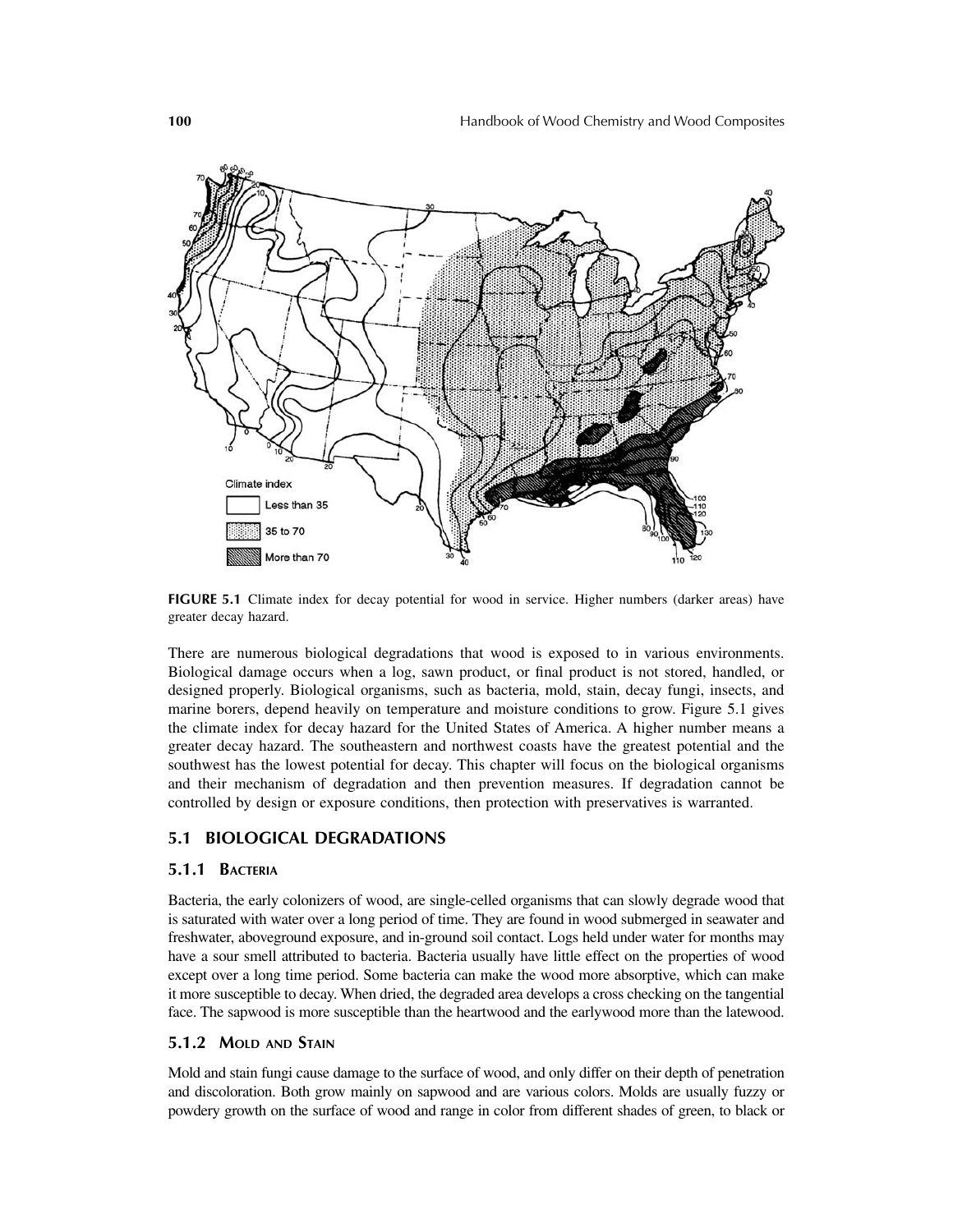Biological Properties **101** 



**FIGURE 5.2** Radial penetration of sapstain fungi in a cross section of pine.

light colors. On softwoods, the fungal hyphae penetrate into the wood, but it can usually be brushed or planed off. On the other hand, on large pored hardwoods, staining can penetrate too deeply to be removed.

The main types of fungus stains are called sapstain or bluestain. They penetrate deeply into the wood and cannot be removed by planing. They usually cause blue, black, or brown darkening of the wood, but some can also produce red, purple, or yellow colors. Figure 5.2 shows the discoloration on a cross section of wood that appears as pie-shaped wedges that are oriented radially.

The strength of wood is usually not altered by molds and stains (except for toughness or shock resistance), but the absorptivity can be increased, which makes the wood more susceptible to moisture and then decay fungi. Given moist and warm conditions, mold and stain fungi can establish on sapwood logs shortly after they are cut. To control mold and stain, the wood should be dried to less than 20 percent moisture content or treated with a fungicide. Wood logs can also be sprayed with water to increase the moisture content to protect wood against fungal stain, as well as decay.

#### **5.1.3 DECAY FUNGI**

Decay fungi are single-celled or multicellular filamentous organisms that use wood as food. Figure 5.3 shows the decay cycle of wood. The fungal spores spread by wind, insects, or animals. They germinate on moist, susceptible wood, and the hyphae spread throughout the wood. These hyphae secrete enzymes that attack the cells and cause wood to deteriorate. After serious decay, a new fruiting body may form. Brown-, white-, and soft-rot fungi all appear to have enzymatic systems that demethoxylate lignin, produce endocellulases, and with some fungi from each group, use single electron oxidation systems to modify lignin (Eaton and Hale 1993).

In the early or incipient stage of wood decay, serious strength losses can occur before it is even detected (see Chapter 10). Toughness, or impact bending, is most sensitive to decay. With incipient decay the wood may become discolored on unseasoned wood, but it is harder to detect on dry wood. The advanced stages of wood decay are easier to detect. Decayed wet wood will break across the grain, whereas sound wood will splinter.

Decay fungi need food (hemicellulose, cellulose, and lignin), oxygen (air), the right temperature (10 to 35 $\degree$ C; optimum 24 to 32 $\degree$ C), and moisture (above the fiber saturation point; about 30% moisture content) to grow. Free water must be present (from rain, condensation, or wet ground contact) for the fiber saturation point to be reached and decay to occur. Air-dried wood will usually have no more than 20% moisture content, so decay will not occur. But there are a few fungi, water-conducting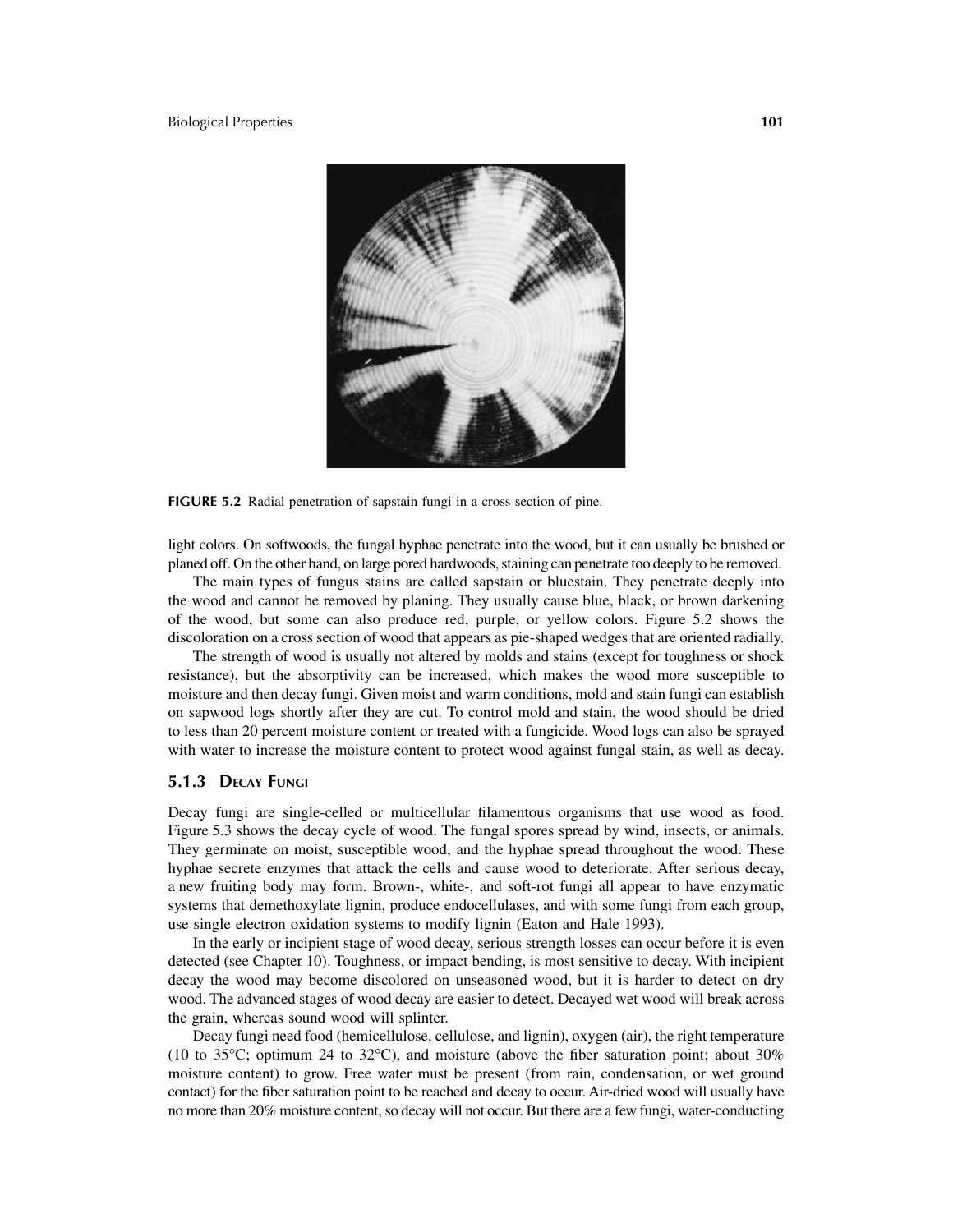

**FIGURE 5.3** The wood decay cycle.

fungi, that transport water to dry wood and cause decay called dry-rot. When free water is added to wood to attain 25 to 30% moisture content or higher, decay will occur. Yet wood can be too wet or too dry for decay. If wood is soaked in water, there is not enough air for the fungi to develop.

#### **5.1.3.1 Brown-Rot Fungi**

Brown-rot fungi decompose the carbohydrates (i.e., the cellulose and hemicelluloses) from wood, which leaves the lignin remaining, making the wood browner in color, hence the name. Figure 5.4 shows the dark color and cross-grain checking of Southern pine wood caused by brown-rot decay. Brown-rot fungi mainly colonize softwoods, but they can be found on hardwoods as well. Because of the attack on the cellulose, the strength properties of brown-rot decayed wood decrease quickly, even in the early stages. When extreme decay is attained, the wood becomes a very dark, charred color. After the cross-grain cracking, the wood shrinks, collapses, and finally crumbles. Brown-rot fungi first use a low molecular weight system to depolymerize cellulose within the cell wall and then use endocellulases to further decompose the wood.

#### **5.1.3.2 White-Rot Fungi**

White-rot fungi decompose all the structural components (i.e., the cellulose, hemicellulose, and lignin) from wood. As the wood decays it becomes bleached (in part from the lignin removal) or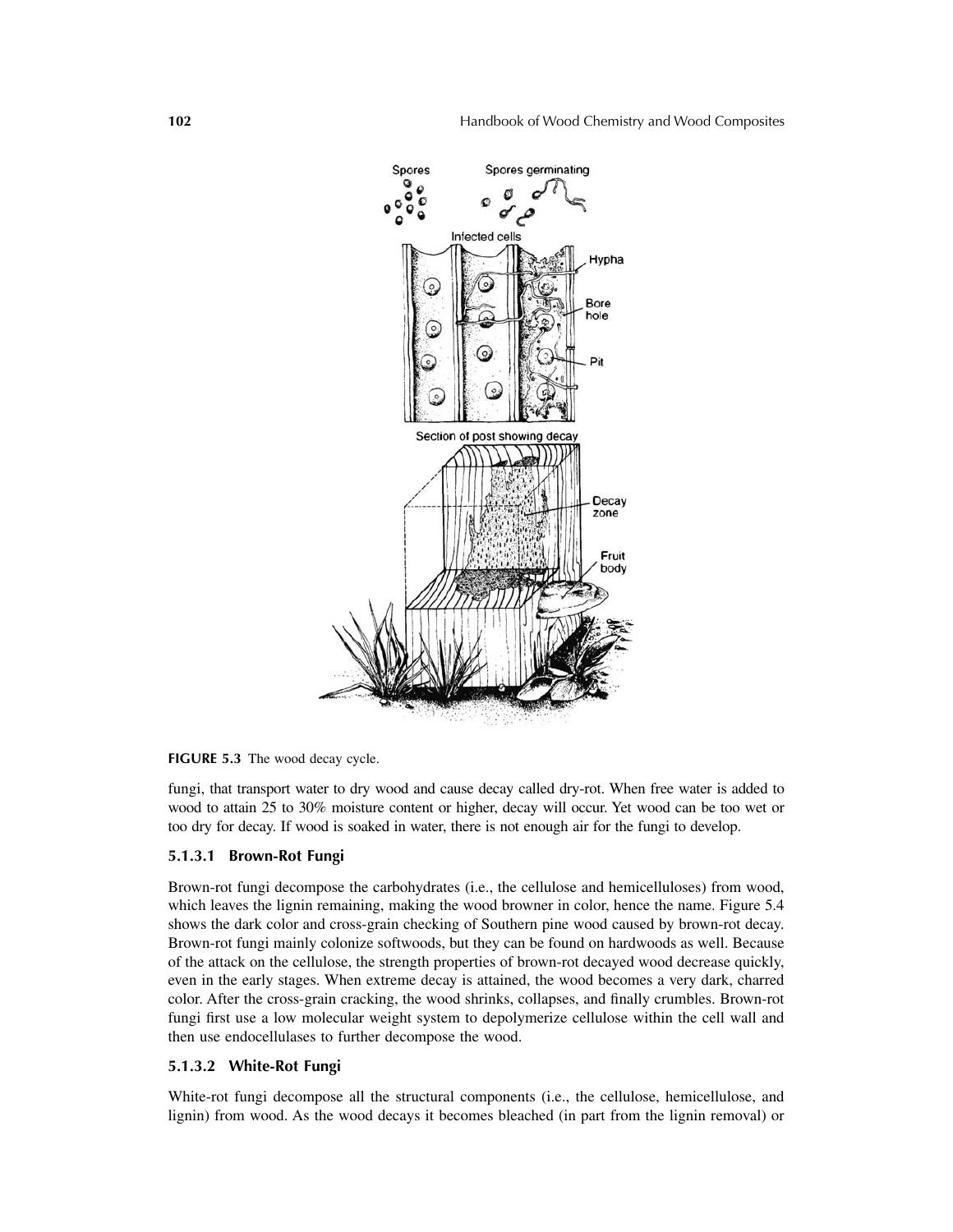Biological Properties **103** 



**FIGURE 5.4** Brown-rot decay of Southern pine wood.

white with black zone lines. White-rot fungi occur mainly on hardwoods but can be found on softwoods as well. The degraded wood does not crack across the grain until it is severely degraded. It keeps its outward dimensions but feels spongy. The strength properties decrease gradually as decay progresses, except toughness. White-rot fungi have a complete cellulase complex and also the ability to degrade lignin.

#### **5.1.3.3 Soft-Rot Fungi**

Soft-rot fungi are related to molds and occur usually in wood that is constantly wet, but they can also appear on surfaces that encounter wet-dry cycling. The decayed wood typically is shallow in growth and soft when wet, but the undecayed wood underneath is still firm. Upon drying, the decayed surface is fissured. Figure 5.5 shows surface checking of soft-rotted wood when dry. The wood becomes darker (dull-brown to blue-gray) when decayed by soft-rot fungi. Soft-rot fungi have a system to free the lignin in the wood to then allow the cellulases access to the substrate.

#### **5.1.4 INSECTS**

Insects are another biological cause of wood deterioration. Both the immature insect and the adult form may cause wood damage, and they are often not present when the wood is inspected. Therefore, identification is based on the description of wood damage as described in Table 5.1. Figure 5.6 shows pictures of four types of insect damage caused by termites, powder-post beetles, carpenter ants, and beetles.



**FIGURE 5.5** Soft-rot decay of a treated pine pole.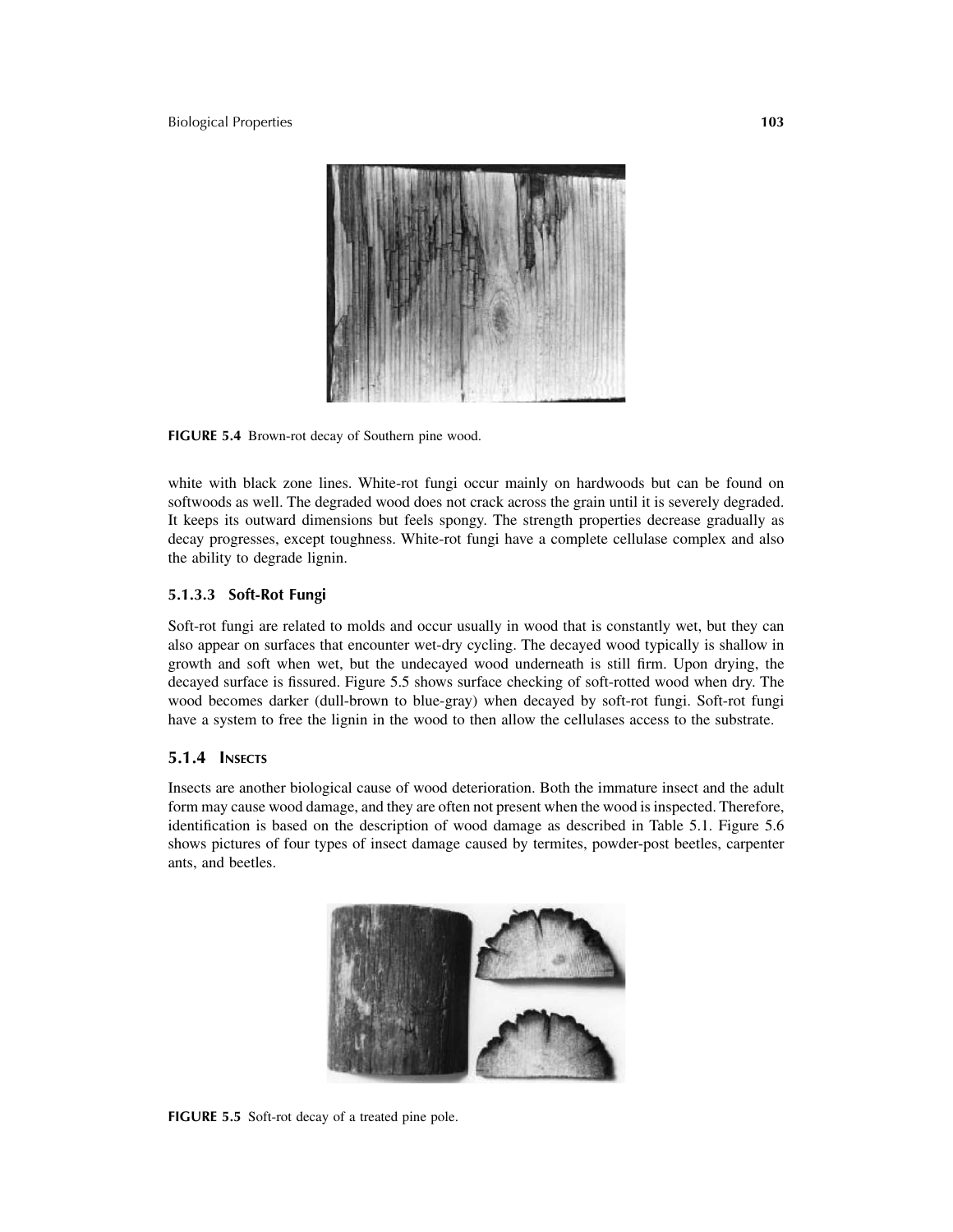#### **TABLE 5.1 Description of Wood Damage Caused by Insects**

|                       |                                                                                                                                                                                                                     |                                                                 |                                                                       | Damage                                                                                               |
|-----------------------|---------------------------------------------------------------------------------------------------------------------------------------------------------------------------------------------------------------------|-----------------------------------------------------------------|-----------------------------------------------------------------------|------------------------------------------------------------------------------------------------------|
| <b>Type of Damage</b> | <b>Description</b>                                                                                                                                                                                                  | <b>Causal Agent</b>                                             | <b>Begins</b>                                                         | Ends                                                                                                 |
| Pin holes             | $0.25$ to 6.4 mm $(1/100$ to $1/4$ in.)<br>in diameter, usually circular                                                                                                                                            |                                                                 |                                                                       |                                                                                                      |
|                       | Tunnels open:<br>Holes $0.5$ to $3 \text{ mm}$ (1/50 to 1/8 in.) in Ambrosia beetles<br>diameter, usually centered in dark<br>streak or ring in surrounding wood                                                    |                                                                 | In living trees and During seasoning<br>unseasoned logs<br>and lumber |                                                                                                      |
|                       | Holes variable sizes; surrounding<br>wood rarely dark stained; tunnels<br>lined with wood-colored substance<br>Tunnels packed with usually fine                                                                     | Timber worms                                                    | In living trees and Before seasoning<br>unseasoned logs<br>and lumber |                                                                                                      |
|                       | sawdust:<br>Exit holes $0.8$ to $1.6$ mm $(1/32$ to<br>1/16 in.) in diameter, in sapwood<br>of large-pored hardwoods; loose<br>floury sawdust in tunnels                                                            | Lyctid powder-post<br>beetles                                   | During or after<br>seasoning                                          | Reinfestation<br>continues until<br>sapwood destroyed                                                |
|                       | Exit holes $1.6$ to $3$ mm $(1/16$ to<br>1/8 in.) in diameter, primarily in<br>sapwood, rarely in heartwood;<br>tunnels loosely packed with fine<br>sawdust and elongate pellets                                    | Anobiid powder-post Usually after wood Reinfestation<br>beetles | in use (in<br>buildings)                                              | continues; progress<br>of damage very<br>slow                                                        |
|                       | Exit holes $2.5$ to $7 \text{ mm}$ ( $3/32$ to<br>9/32 in.) in diameter; primarily<br>sapwood of hard woods, minor in<br>softwoods: sawdust in tunnels fine<br>to coarse and tightly packed                         | Bostrichid powder-<br>post beetles                              | Before seasoning<br>or if wood is<br>rewetted                         | During seasoning or<br>redrying                                                                      |
| Grub holes            | Exit holes $1.6$ to $2 \text{ mm}$ ( $1/16$ to<br>1/12 in.) in diameter, in slightly damp<br>or decayed wood; very fine sawdust<br>or pellets tightly packed in tunnels<br>3 to 13 mm (1/8 to 1/2 in.) in diameter, | Wood-boring weevils In slightly damp                            | wood in use                                                           | Reinfestation<br>continues while<br>wood is damp                                                     |
|                       | circular or oval<br>Exit holes 3 to 13 mm $(1/8$ to $1/2$ in.)<br>in diameter, circular; mostly in<br>sapwood; tunnels with coarse to<br>fibrous sawdust or it may be absent                                        | Roundheaded borers<br>(beetles)                                 | In living trees and<br>unseasoned logs<br>and lumber                  | When adults emerge.<br>from seasoned<br>wood or when<br>wood is dried                                |
|                       | Exit holes 3 to 13 mm $(1/8$ to $1/2$ in.)<br>in diameter; mostly oval; in<br>sapwood and heartwood; sawdust<br>tightly packed in tunnels                                                                           | <b>Flatheaded</b> borers<br>(beetles)                           | In living trees and<br>unseasoned logs<br>and lumber                  | When adults emerge.<br>from seasoned<br>wood or when<br>wood is dried                                |
|                       | Exit holes $\sim 6$ mm ( $\sim 1/4$ in.) in<br>diameter; circular; in sapwood of<br>softwoods, primarily pine; tunnels<br>packed with very fine sawdust                                                             | Old house borers<br>(a roundheaded<br>borer)                    | During or after<br>seasoning                                          | Reinfestation<br>continues<br>in seasoned wood<br>in use                                             |
|                       | Exit holes perfectly circular, 4 to<br>$6$ mm $(1/16$ to $1/4$ in.) in diameter;<br>primarily in softwoods; tunnels<br>tightly packed with coarse sawdust,<br>often in decay softened wood                          | Woodwasps                                                       | In dying trees or<br>fresh logs                                       | When adults emerge<br>from seasoned<br>wood, usually<br>in use, or when<br>kiln dried<br>(Continued) |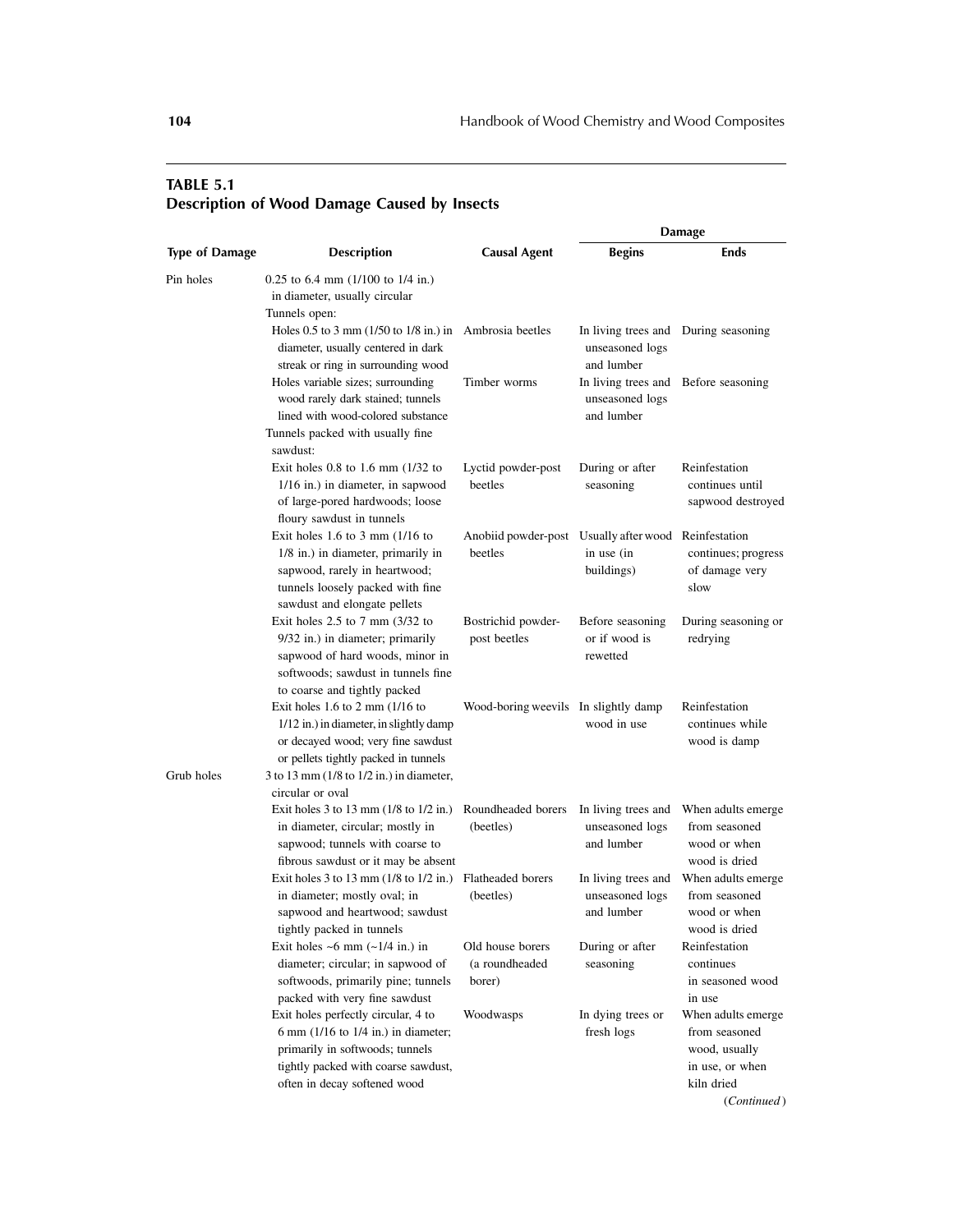#### **TABLE 5.1 Description of Wood Damage Caused by Insects (***Continued* **)**

|                         |                                                                                                                                    |                                                                  |                                                                       | <b>Damage</b>                                                             |
|-------------------------|------------------------------------------------------------------------------------------------------------------------------------|------------------------------------------------------------------|-----------------------------------------------------------------------|---------------------------------------------------------------------------|
| <b>Type of Damage</b>   | <b>Description</b>                                                                                                                 | <b>Causal Agent</b>                                              | <b>Begins</b>                                                         | <b>Ends</b>                                                               |
|                         | Nest entry hole and tunnel perfectly<br>circular $\sim$ 13 mm ( $\sim$ 1/2 in.) in<br>diameter; in soft softwoods in<br>structures | Carpenter bees                                                   | In structural<br>timbers, siding                                      | Nesting reoccurs<br>annually in spring<br>at same and nearby<br>locations |
| Network of<br>galleries | Systems of interconnected tunnels and Social insects with<br>chambers                                                              | colonies                                                         |                                                                       |                                                                           |
|                         | Walls look polished; spaces<br>completely clean of debris                                                                          | Carpenter ants                                                   | Usually in damp<br>partly decayed, or<br>soft-textured<br>wood in use | Colony persists<br>unless prolonged<br>drying of wood<br>occurs           |
|                         | Walls usually speckled with mud<br>spots; some chambers may<br>be filled with "clay"                                               | Subterranean<br>termites                                         | In wood structures                                                    | Colony persists                                                           |
|                         | Chambers contain pellets; areas may<br>be walled-off by dark membrane                                                              | Dry-wood termites<br>(occasionally damp<br>wood termites)        | In wood structures Colony persists                                    |                                                                           |
| Pitch pocket            | Openings between growth rings<br>containing pitch                                                                                  | Various insects                                                  | In living trees                                                       | In tree                                                                   |
| <b>Black</b> check      | Small packets in outer layer of wood Grubs of various                                                                              | insects                                                          | In living trees                                                       | In tree                                                                   |
| Pith fleck              | Narrow, brownish streaks                                                                                                           | Fly maggots or adult In living trees<br>weevils                  |                                                                       | In tree                                                                   |
| Gum spot                | Small patches or streaks of gum-like<br>substances                                                                                 | Grubs of various<br>insects                                      | In living trees                                                       | In tree                                                                   |
| Ring distortion         | Double growth rings or incomplete<br>annual layers of growth                                                                       | Larvae of defoliating<br>insects or flatheaded<br>cambium borers | In living trees                                                       | In tree                                                                   |
|                         | Stained area more than 25.4 mm<br>(1 in.) long introduced by insects in<br>trees or recently felled logs                           | Staining fungi                                                   | With insect<br>wounds                                                 | With seasoning                                                            |

#### **5.1.4.1 Termites**

Termites are the size of ants and live in colonies. Figure 5.7 is a map of the United States showing the northern limit of the subterranean termites, which live in the ground and the northern limit of the drywood termites or nonsubterranean, which live in wood.

#### 5.1.4.1.1 Subterranean Termites

The native subterranean termites live in colonies in the ground, have 3 stages of metamorphosis (egg, nymph, and adult), and have 3 different castes (reproductives, workers, and soldiers). They can have winged and wingless adults living in one colony at the same time. Two reproductives (swarmers) are needed to start a colony. Figure 5.8 shows the difference between a winged termite (A) and a winged ant (B). The termite has longer wings and no waist indentation. They are light tan to black with 4 wings, 3 pairs of legs, 1 pair of antennae, and 1 pair of large eyes and they are about 8 to 13 mm long. Thousands of the swarmers are released from a colony during the daylight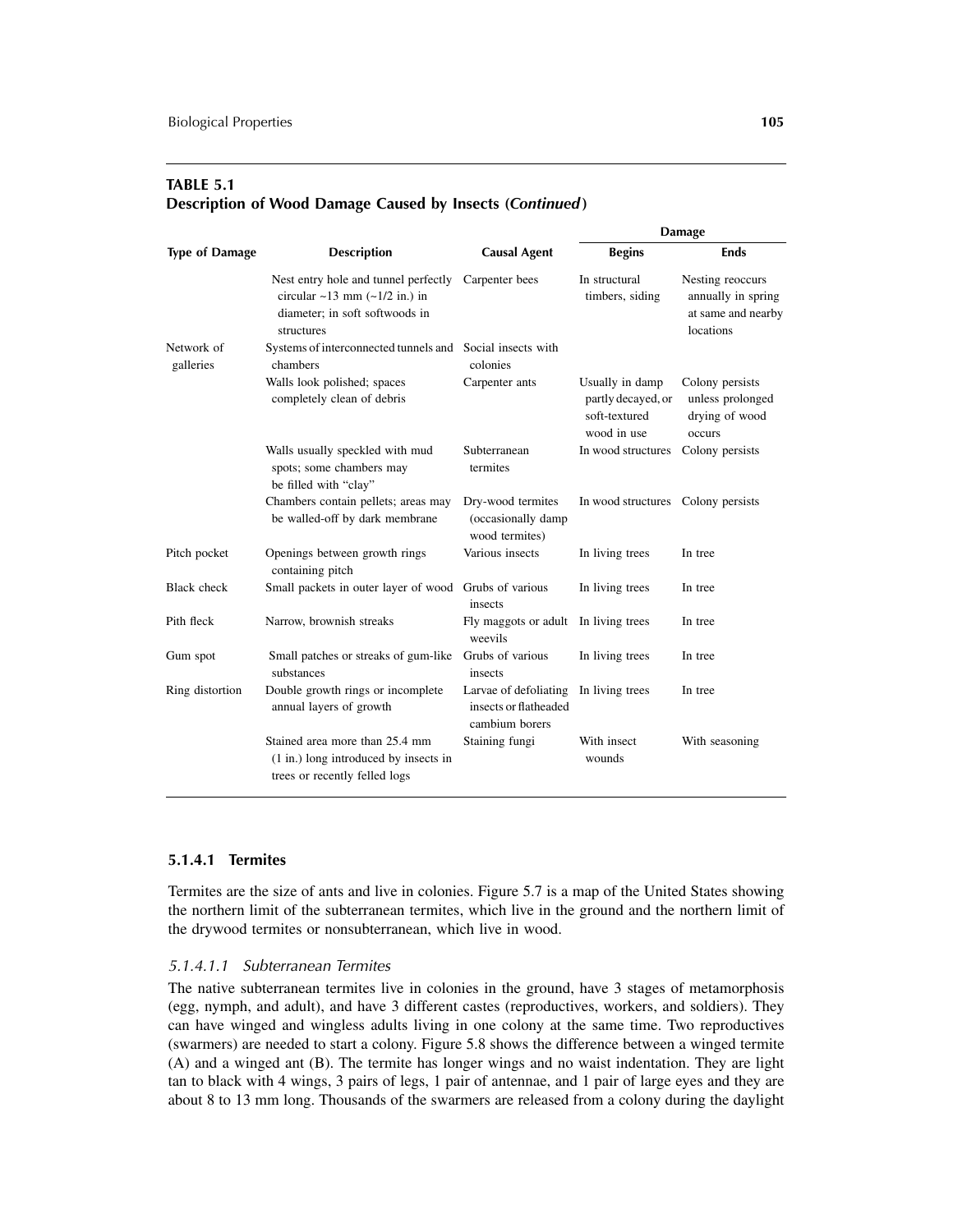

**FIGURE 5.6** Types of insect damage caused by (A) termites, (B) powder-post beetles, (C) carpenter ants, and (D) beetles.

hours in the spring or early summer. They fly a short way and then lose their wings. Females attract the males, they find a nesting site, and eggs are laid within several weeks. The worker members are the ones that cause the destruction of the wood.

Moisture is critical for the termites, from either their nest in the soil or the wood they are feeding on. They form shelter tubes made of particles of soil, wood, and fecal material. These shelter tubes protect the termites and allow them to go from their nest in the soil to the wood above ground. Termites prefer the softer earlywood to the harder latewood.



**FIGURE 5.7** Map of termite location in the United States of America: (A) subterranean northern limit and (B) drywood termites northern limit.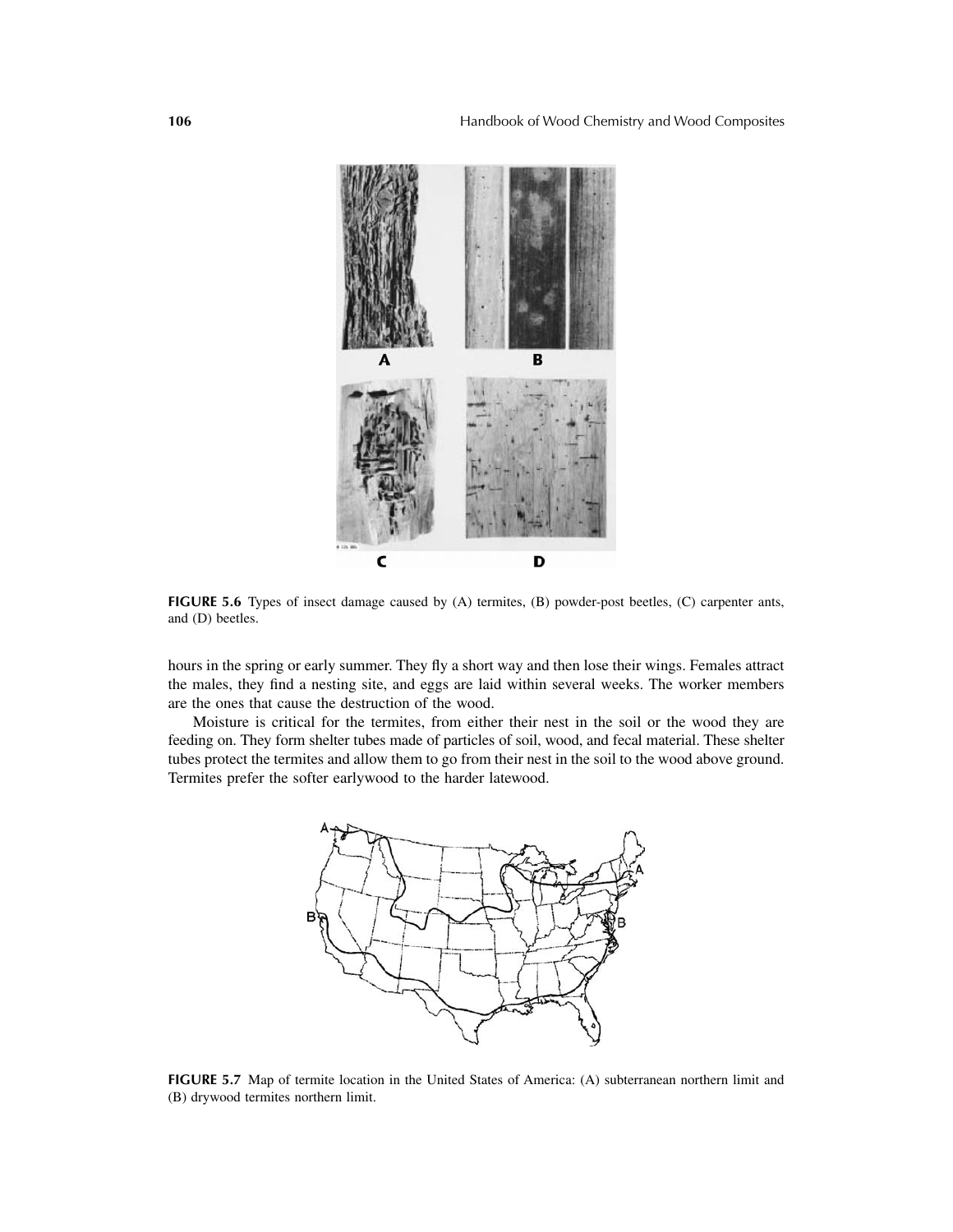#### Biological Properties **107**

To protect a house from termites, the soil should be treated with an insecticide and good design and construction practices should be followed, such as building the foundation with concrete. If termites get into a building, then a termite control specialist from a national pest control operator association should be contacted.

#### 5.1.4.1.2 Formosan Subterranean Termites

The Formosan subterranean termite is originally from the Far East. It moved to Hawaii, other Pacific islands, California, Texas, and the southeastern United States. The Formosan termite multiplies and causes damage quicker than the native subterranean species. Infestation control measures are the same as for the native species, but treatment should be performed within a few months.

#### 5.1.4.1.3 Nonsubterranean (Drywood) Termites

Nonsubterranean termites are found in the southern edge of the continental United States from California to Virginia, the West Indies, and Hawaii (see Figure 5.7). Drywood termites do not multiply as quickly as the subterranean termites, but they can live in dry wood without outside moisture or ground contact. Infestations can enter a house in wood products, such as furniture. Prevention includes examining all wood and cellulose-based materials before bringing inside, removing woody debris from the outside, and using preservative-treated lumber. Infestations should be treated or fumigated by a professional licensed fumigator. Call the state pest control association.

#### 5.1.4.1.4 Dampwood Termites

Dampwood termites colonize in damp and decaying wood and do not need soil to live if the wood is wet enough. They are most prevalent on the Pacific Coast. Keeping wood dry is the best protection for preventing colonization and damage by dampwood termites.

#### **5.1.4.2 Carpenter Ants**

Carpenter ants use wood for shelter instead of food. They prefer wood that is soft or decayed. They can be black or brown and live in colonies. There are several casts: winged and unwinged queens, winged males, and different sizes of unwinged workers. Figure 5.8 shows that carpenter ants have a narrow waist and wings of two different sizes. The front wings are larger than the hind ones. They create galleries along the grain of the wood and around annual rings. They attack the earlywood first, and only attack the latewood to access between the galleries. Once a nest is established, it can extend into sound wood. The inside of the gallery is smooth and clean because the ants keep removing any debris, unlike termites.



**FIGURE 5.8** A winged termite with long wings (A), and a winged ant with a waist indentation (B).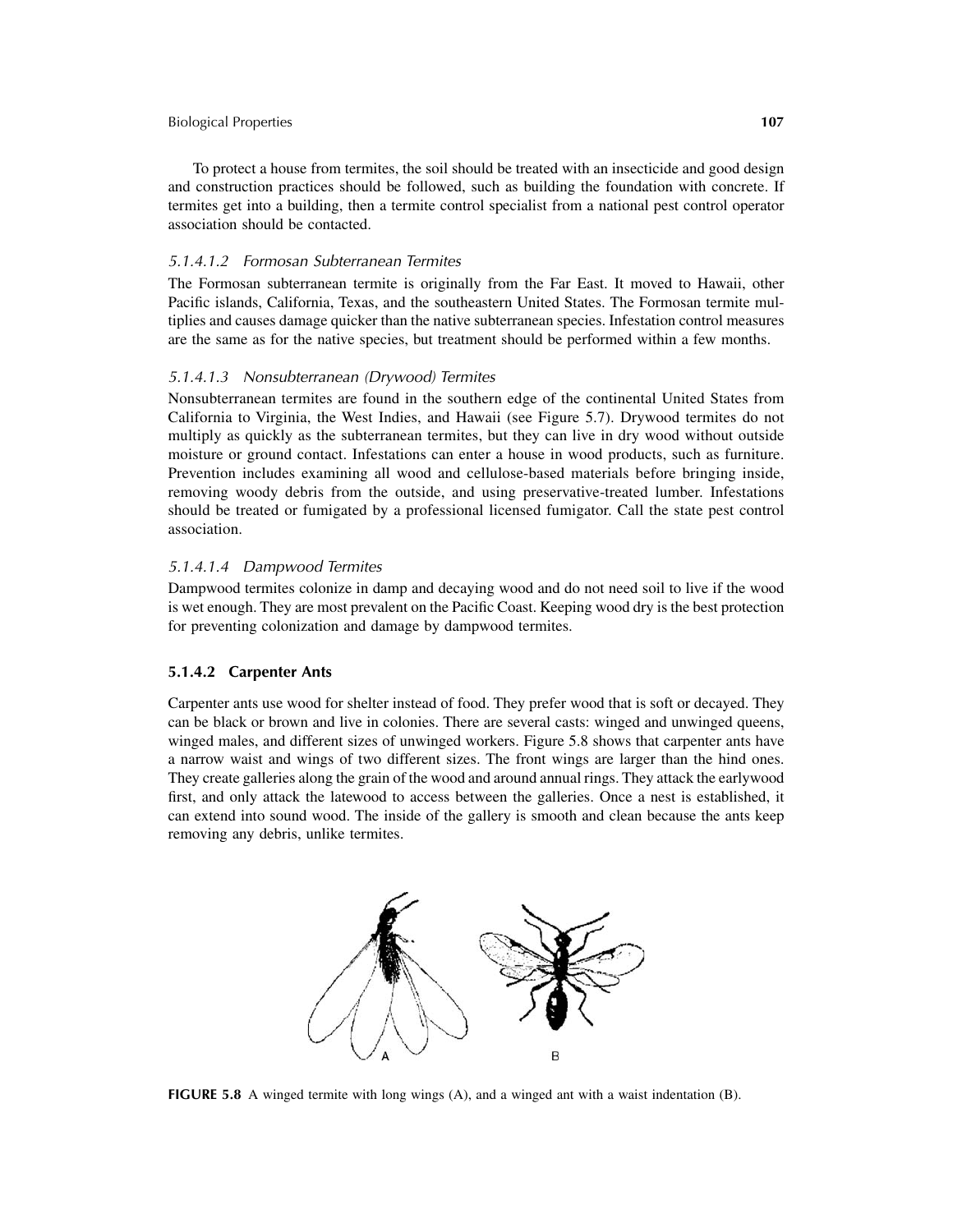One way to keep carpenter ants from colonizing wood is to keep moisture out and decay from happening. If they do get into the house, then the damaged wood should be removed and the new wood should be kept dry. If it is not possible to keep the wood dry, then a preservative-treated lumber should be used. To treat indoors with insecticides, the state pest control association should be called.

#### **5.1.4.3 Carpenter Bees**

Carpenter bees are like large bumblebees, but they differ in that their abdomens shine because the top is hairless. The females make 13-mm tunnels into unfinished softwood to nest. The holes are partitioned into cells, and each cell holds one egg, pollen, and nectar. Carpenter bees reuse nests year after year, therefore some tunnels can be quite long with many branches. They can nest in stained, thinly painted, light preservative salt treatments, and bare wood. To control carpenter bees, an insecticide can be injected in the tunnel, plugged with caulk, and then the entry hole surface treated so that the bees do not use it again the next year. A thicker paint film, pressure preservative treatments, screens, and tight-fitting doors can help prevent nesting damage.

#### **5.1.4.4 Beetles**

Table 5.1 describes the types of wood damage that result from various beetles.

#### 5.1.4.4.1 Lyctid Powder-Post Beetles

Lyctid beetles cause significant damage to dry hardwood lumber, especially lumber with large pores, such as oak, hickory, and ash. They are commonly called powder-post beetles because they make a fine, powdery sawdust during infestation. Activity and damage is greatest when the moisture content of wood is between 10 to 20 percent, but activity can occur from 8 to 32% moisture content. Infestation can be detected after the first generation of winged adult beetles emerges from the wood, which produces small holes (0.8 to 1.6 mm diameter), and a fine wood powder falls out.

#### 5.1.4.4.2 Anobiid Powder-Post Beetles

Anobiid beetles are found on older and recently seasoned hardwoods or softwoods throughout the United States of America. They prefer the sapwood that is closest to the bark and their exit holes are 1.6 to 3 mm in diameter. Their life cycle is 2 to 3 years and they need about 15% moisture content. If the infestation is old, then there may be very small round (0.8 mm) emergence holes from parasitic wasp larvae that feed on the beetle larvae.

There are several approaches to try to control powder-post beetles. One is to control the environmental conditions by lowering the moisture content of the wood through ventilation, insulation, and vapor barriers, as well as good building design. Another is to use chemical treatment by brushing or spraying the wood with insecticides, using boron diffusion treatments, or fumigating if infestation is extensive. Using pressure-treated wood can prevent beetle attack. Another approach is to just eliminate or reduce the beetle population.

#### 5.1.4.4.3 Flatheaded Borers

Flatheaded borers are metallic-colored beetles that vary in size, but a hammer-headed shape produced by an enlarged, flattened body region behind the head characterizes the larvae. The adult flatheaded borer emerges causing 3- to 13-mm oval or elliptical exit holes in sapwood and heartwood of living trees and unseasoned logs and lumber. Powdery, pale-colored sawdust is found tightly packed in oval to flattened tunnels or galleries in softwoods and hardwood. The adult females lay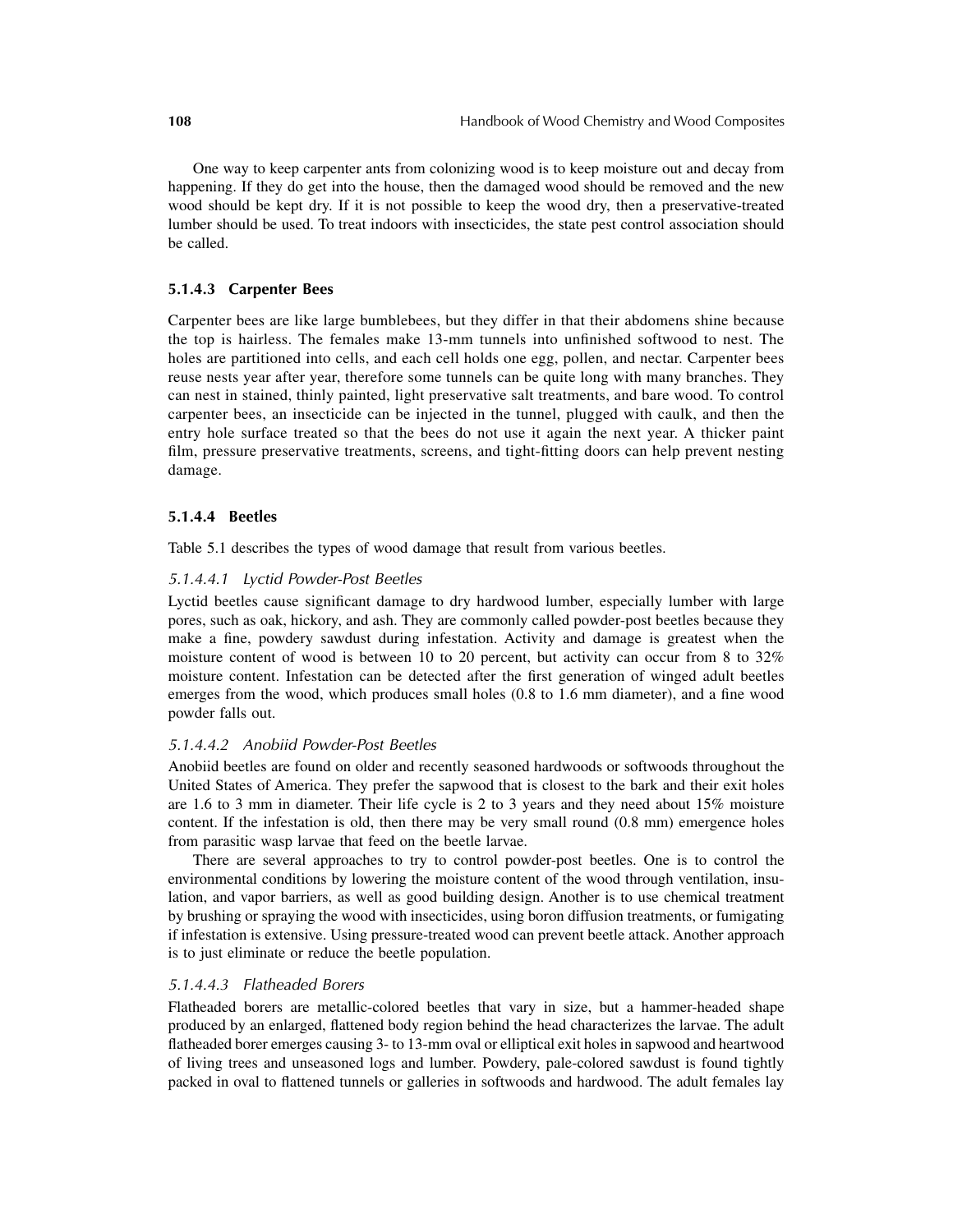eggs singly or in groups on the bark or in crevices in the bark or wood. The larvae or young borers mine the inner bark or wood. Since most infestations occur in trunks of weakened trees or logs, the best method of control is to spot treat the local infestations, which can be done by applying insecticides to the surface of the wood. This may prevent reinfestation or kill the larvae that feed close to the surface.

#### 5.1.4.4.4 Cerambycids

The long-horned beetles and old-house borers are collectively called the Cerambycids, or the roundheaded beetles.

#### 5.1.4.4.4.1 Long-Horned Beetles

The long-horned beetle or roundheaded beetle is the common name of the Asian Cerambycid beetle, *Anoplophora glabripennis*, which is indigenous to southern China, Korea, Japan, and the Isle of Hainan. It is extremely destructive to hardwood tree species and there is no known natural predator in the United States. It attacks not just stressed or aging trees but healthy trees of any age, and it produces new adults each year, instead of every 2 to 4 years like other longhorn beetles. The beetle bores into the heartwood of a host tree, eventually killing the tree.

The beetle is believed to have hitchhiked into the United States in wooden crating of a cargo ship in the early 1990s. It was discovered in the United States in August 1996 in Brooklyn, New York. Within weeks another infestation was found on Long Island in Amityville, New York. Two years later in July of 1998 the beetle was found in Chicago, Illinois. It attacks many healthy hardwood trees, including maple, horsechestnut, birch, poplar, willow, and elm.

The adult beetles have large bodies, are black with white spots, and have very long black and white antenna. They make large circular holes (3 to 13 mm diameter) upon emergence and can occur anywhere on the tree, including branches, trunks, and exposed roots. Oval to round, darkened wounds in the bark may also be observed, and these are oviposition sites where adult females chew out a place to lay their eggs. The larvae chew banana-shaped tunnels or galleries into the wood, causing heavy sap flow from wounds and sawdust accumulation at tree bases. These galleries interrupt the flow of water from the roots to the leaves. They feed on, and over-winter in, the interiors of trees. Quarantine is usually imposed on firewood and nursery stock in a known infected area and all infested trees are immediately destroyed.

#### 5.1.4.4.4.2 Old-House Borers

Another roundheaded borer is called the old-house borer. The adult is a large (18 to 25 mm), black to dark brown, elongated beetle that burrows in structural wood, old and new, seasoned and unseasoned, and softwood lumber but not hardwoods. It is capable of reinfesting wood in use and is found along the Atlantic seaboard.

The adults lay their eggs in the cracks and crevices of wood and they hatch in about 2 weeks. The larvae can live in seasoned softwood for several years. They feed little during the winter months of December through February, but when the larvae are full grown, which usually takes about five years, they emerge through oval holes (6 to 9 mm) in the surface of the wood. Moisture content of 15 to 25% encourages growth. Emergence happens during June and July. During the first few years of feeding, the larvae cannot be heard, but when they are about four years old chewing sounds can be heard in wood during the spring and summer months. Damage depends on the number of larvae feeding, the extent of the infestation, how many years, and whether there has been a reinfestation. To control old-house borers insecticides can be applied to the surface of wood. When there is an extensive and active infestation of the old-house borer, then fumigation may be the best control method. To prevent reinfestation, small infestations can be controlled by applying insecticides to the surface of the wood, which kills the larvae that may feed close to the surface and contact the chemical just below the surface.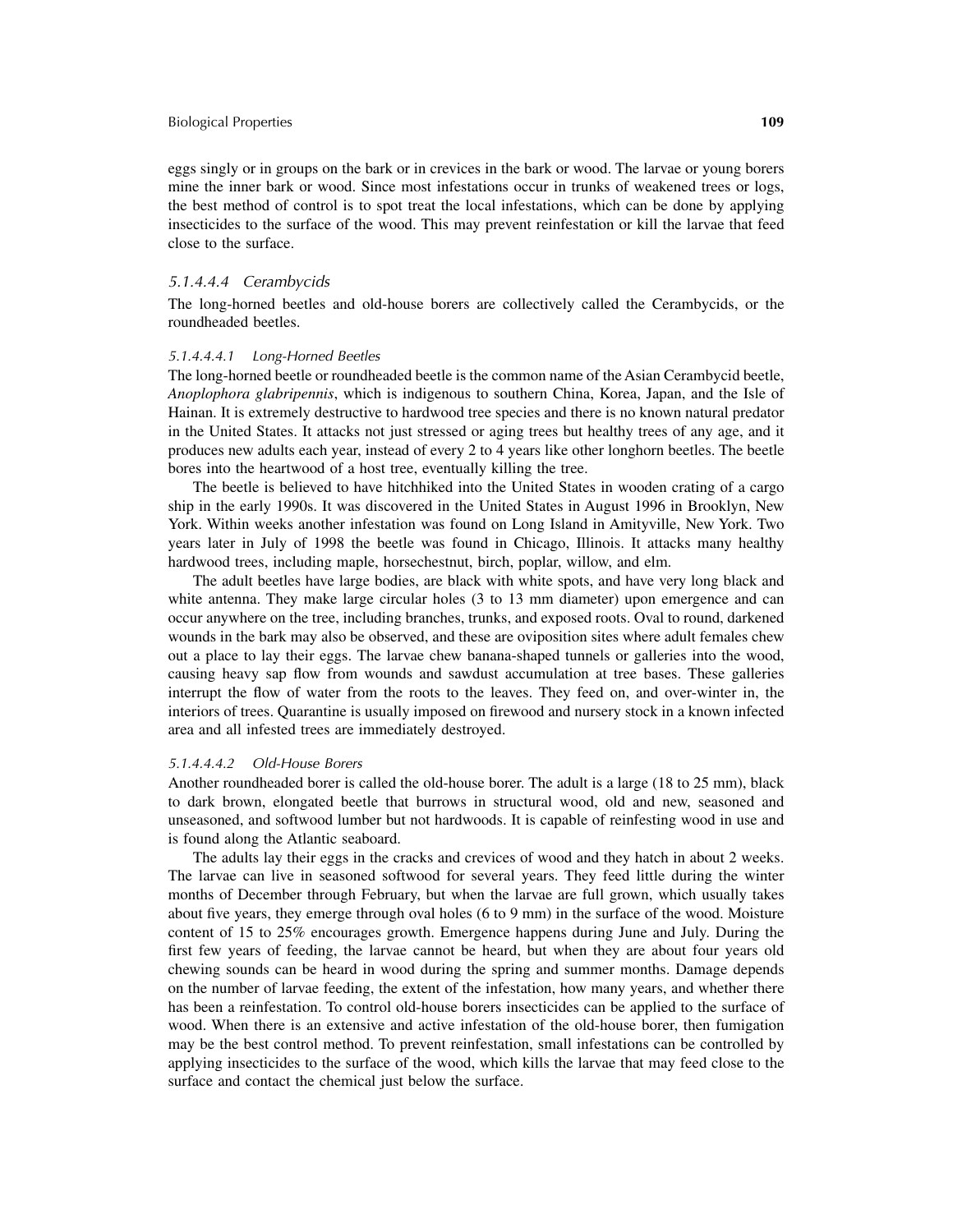#### **5.1.5 MARINE BORERS**

Marine-boring organisms in salt or brackish waters can cause extensive damage to wood. Attack in the United States is significant along the Pacific, Gulf, and South Atlantic Coasts and slower along the New England Coast because of cold-water temperatures. The marine borers that cause the most damage in the United States are shipworms, Pholads, crustaceans, and pillbugs.

#### **5.1.5.1 Shipworms**

Shipworms are wormlike mollusks that cause great damage to wooden boats, piers, and structures. They belong in the family Teredinidae and the genera *Teredo* or *Bankia*. They are found in salt water along the United States coastal waters, but some can adapt to less saline conditions and live in many of the estuaries. The young larvae swim to wood and bury themselves using a pair of boring shells on their head. They have a tail that has 2 siphons: one to draw in water containing microscopic organisms for food and oxygen for respiration; and the second siphon to expel waste and for reproduction. The larvae eat the wood and organisms from the ocean, and grow wormlike bodies, but they never leave the wood. The shipworms grow in length and diameter, but their entrance holes are only the size of the young larvae (1.6 mm). The inside of the wood becomes honeycombed and severely degraded. Adults from the genus *Teredo* grow to be 0.3 to 0.6 m in length and 13 mm in diameter, whereas those of the genus *Bankia* grown to be 1.5 to 1.8 m in length and 22 mm in diameter. To protect wood from shipworms, a marine grade preservative treatment is used, such as creosote  $(400 \text{ kg/m}^3)$ , chromated copper arsenate  $(CCA, 40 \text{ kg/m}^3)$ , or ammoniacal copper citrate  $(CC, 40 \text{ kg/m}^3)$ .

#### **5.1.5.2 Pholads**

Pholads are also wood-boring mollusks but are different in that they resemble clams, i.e., they are encased in a double shell. They belong in the family Pholadidae with two familiar species, the *Martesia*  and the *Xylophaga*. They enter the wood when they are very young and grow inside the wood, similar to the shipworms. Their entrance holes are about 6 mm in diameter, and most of the damage to the wood is close to the surface. Pholads grow no bigger than 64 mm long and 25 mm in diameter, but they can cause extensive damage to wood. They are found in Hawaii, San Diego, California, the Gulf Coast, and from South Carolina southward. To protect wood from Pholads, either marinegrade creosote  $(400 \text{ kg/m}^3)$  or a dual treatment of CCA and then creosote are effective.

#### **5.1.5.3 Crustaceans**

The crustaceans include gribbles, in the family Limnoridae, genus *Limnoria*, and pillbugs, from the family Spaeromatidae, genus *Spaeroma*. They are related to lobsters and shrimp and differ from the other marine borers in that they are not imprisoned, so they can move from place to place. The boreholes made are shallow, therefore the borers, combined with water erosion, degrade the surface of the wood.

#### 5.1.5.3.1 Gribbles

Gribbles or *Limnoria* are quite small (3 to 4 mm) and their boreholes are usually only about 13 mm deep, but with water erosion, the borers continually bore in deeper. They prefer earlywood, and the attack is usually located between half tide and low tide levels that result in an hourglass shape. Protection with preservative treatment against gribbles depends on where and what species is present in the water. Two recommended treatments are either a dual treatment of first CCA (16 to 24 kg/m<sup>3</sup>) and then marine grade creosote (320-kg/m<sup>3</sup>), or just using a higher concentration of just CCA (40 kg/m<sup>3</sup>) or just marine-grade creosote (320 to 400 kg/m<sup>3</sup>). To get more information, check with current American Wood Preservers Association (AWPA) Standards (AWPA 2003).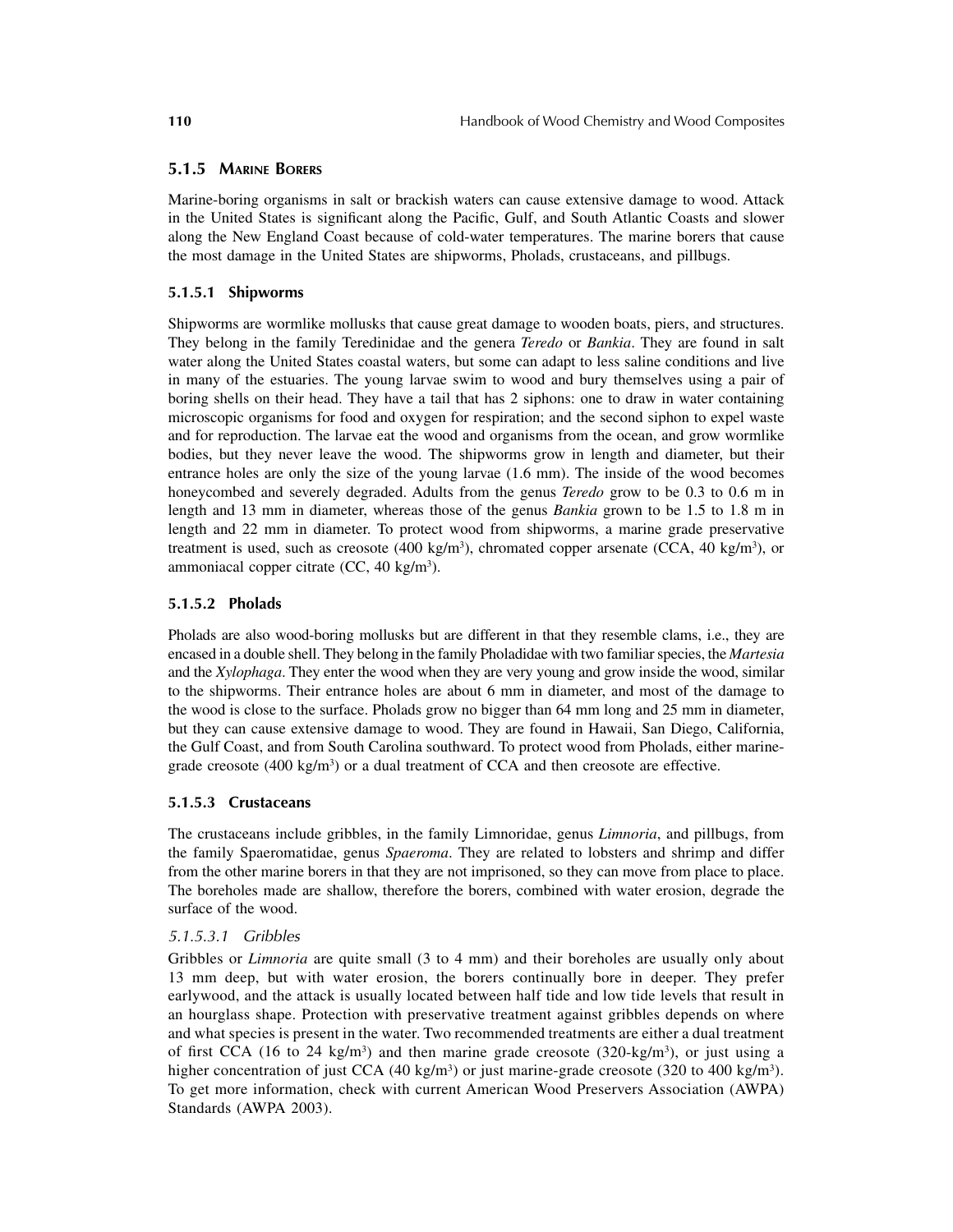#### 5.1.5.3.2 Pillbugs

Pillbugs or *Spaeroma* are longer (13 mm long) and wider (6 mm wide) than *Limnoria* and look like a pill bug that lives in damp places. They use the wood for shelter and prefer softer woods. *Spaeroma* are found along the south Atlantic and Gulf Coasts and from San Francisco southward on the West Coast. It is common to find them in Florida estuaries. Dual treatment with CCA and then creosote is the best protection because they are tolerant to CCA and with time tolerant to creosote.

#### **5.2 PREVENTION OR PROTECTION OF WOOD**

To protect wood from biological degradation, chemical preservatives are applied to the wood either by nonpressure or pressure treatment (Eaton and Hale 1993). Penetration and retention of a chemical will depend on wood species and the amount of heartwood (more difficult to treat) or sapwood (easier to treat). The objective of adding wood preservatives is to obtain long-term effectiveness for the wood product, thus sequestering carbon.

Starting January 2004, the U.S. Environmental Protection Agency (EPA) no longer allows the most widely used wood preservative, chromated copper arsenate (CCA), for products for any residential use (i.e., play structures, decks, picnic tables, landscaping timbers, residential fencing, patios, walkways, and boardwalks). However, it has not concluded that arsenic-containing CCAtreated wood poses unreasonable risks to the public from the wood being used around or near their homes (EPA 2002). Alternative preservatives such as ammoniacal copper quat (ACQ) and copper azole (CBA) have replaced CCA for residential use (EPA 2002; PMRA 2002). Looking beyond these replacements for CCA may be wood protection systems not based on toxicity, but rather nontoxic chemical modifications to prevent biological degradation. Chemical modification alters the chemical structure of the wood components thereby reducing the biodegradability of wood, as well as increasing its dimensional stability when in contact with moisture (Rowell 1991) (see Chapter 14).

#### **5.2.1 WOOD PRESERVATIVES**

Wood preservatives work by being toxic to the biological organisms that attack wood. The active ingredients in wood preservative formulations are many and varied and each has its own mode of action, some of which are still unknown or unreported. In general, mechanisms of toxicity involve denaturation of proteins, inactivation of enzymes, cell membrane disruption causing an increase in cell permeability, and inhibition of protein synthesis.

The degree of protection of a particular preservative and treatment process depends on 4 basic requirements: toxicity, permanence, retention, and depth of penetration into the wood. Toxicity refers to how effective the chemical is against biological organisms, such as decay fungi, insects, and marine borers. Permanence refers to the resistance of the preservative to leaching, volatilization, and breakdown. Retention specifies the amount of preservative that must be impregnated into a specific volume of wood to meet standards and ensure that the product will be effective against numerous biological agents.

Wood preservatives can be divided into two general classes: Oil-type, such as creosote and petroleum solutions of pentachlorophenol, and waterborne salts that are applied as water solutions, such as CCA, ACQ, and CBA. The effectiveness of each preservative can vary greatly depending on its chemical composition, retention, depth of penetration, and ultimately the exposure conditions of the final product. Three exposure categories are *ground contact* (i.e., high decay hazard; usually pressure treated), *aboveground contact* (i.e., low decay hazard; not usually used for pressure treatment), and *marine exposure* (i.e., high decay hazard; often needs a dual treatment). The degree of protection needed will depend on geographic location and potential exposures of the wood, expected service life, structural and nonstructural applications, and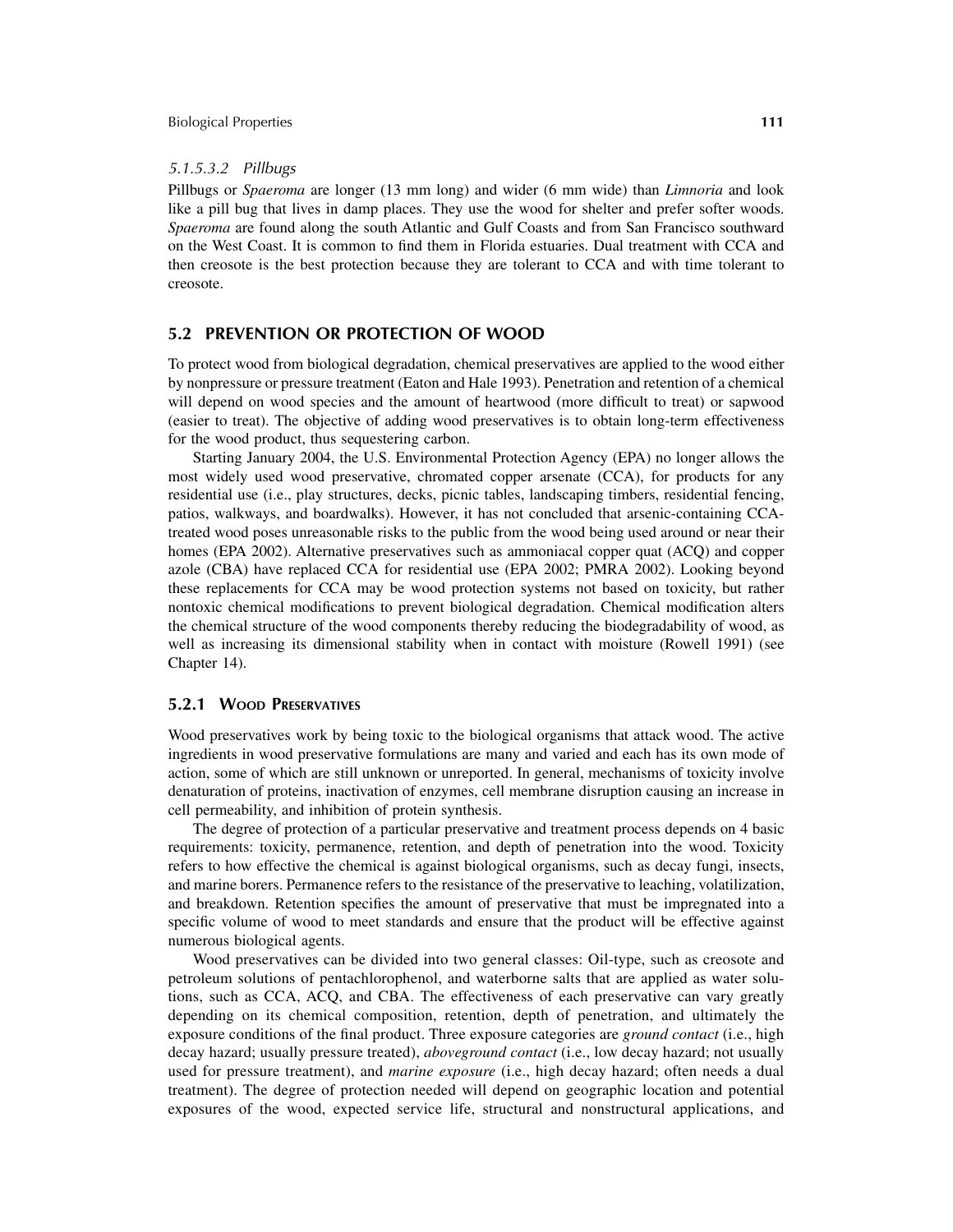replacement costs. Wood preservatives should always be used when exposed to ground (soil) contact and marine (salt-water) exposure.

Oilborne preservatives such as creosote and solutions with heavy, less volatile petroleum oils often help to protect wood from weathering but may adversely influence its cleanliness, odor, color, paintability, and fire performance. Waterborne preservatives are often used when cleanliness and paintability of the treated wood are required. In seawater exposure, a dual treatment (waterborne copper-containing salt preservatives followed by creosote) is most effective against all types of marine borers.

Exposure conditions and length of product lifetime need to be considered when choosing a particular preservative treatment, process, and wood species (Cassens, Johnson et al. 1995). The consensus technical committees consider all these factors in setting reference levels required in the American Wood Preservers' Association (AWPA), the American Society for Testing and Materials International (ASTM), and the Federal Specification Standards. For various wood products, preservatives, and their required retention levels see Federal Specification TT-W-571 and 572, the AWPA Book of Standards, or the UDSA Forest Service Forest Products Laboratory (FPL) Wood Handbook, Chapter 14 (USFSS 1968, 1969; FPL 1999; ASTM 2000; AWPA 2003). Table 5.2 gives the retention levels of creosote and some waterborne preservatives for lumber, timbers, and plywood exposed to various conditions. The retention specifies the amount of preservative that must be impregnated into a specific volume of wood to meet standards and to ensure that the product will be effective against numerous biological agents.

Evaluation for efficacy of preservative-treated wood is first performed on small specimens in the laboratory and then larger specimens with field exposure (ASTM 2000). The USDA Forest Service FPL has had in-ground stake test studies on southern pine sapwood ongoing since 1938 in Saucier, Mississippi, and Madison, Wisconsin (Gutzmer and Crawford 1995). Table 5.3 shows

#### **TABLE 5.2**

#### **Retention Levels of Creosote and Some Waterborne Preservatives for Lumber, Timbers, and Plywood Exposed to Various Conditions***<sup>a</sup>*

|                             |                         | Preservative Retention ( $kg/m^3$ ( $lb/ft^3$ )) |              |
|-----------------------------|-------------------------|--------------------------------------------------|--------------|
|                             | Salt Water <sup>b</sup> | <b>Ground Contact</b><br>and Fresh Water         | Above Ground |
| Creosote                    | 400(25)                 | 160(10)                                          | 128(8)       |
| $CCA$ (Types I, II, or III) | 40(2.50)                | 6.4(0.40)                                        | 4.0(0.25)    |
| $ACQ$ (Types B or D)        | NR.                     | 6.4(0.40)                                        | 4.0(0.25)    |
| CDDC as Cu                  | NR.                     | 3.2(0.20)                                        | 1.6(0.10)    |
| <sub>CC</sub>               | 40(2.50)                | 6.4(0.40)                                        | 4.0(0.25)    |
| $CBA$ (Type A)              | <b>NR</b>               | NR                                               | 3.27(0.20)   |

CCA, chromated copper arsenate; ACQ, ammoniacal copper quat; CDDC, copper bis(dimethyldithiocarbamate); CC, ammoniacal copper citrate, CBA, copper azole.

*<sup>a</sup>*Retention levels are those included in Federal Specification TT-W-571 and Commodity Standards of the American Wood Preservers' Association. Refer to the current issues of these specifications for upto-date recommendations and other details. In many cases, the retention is different depending on species and assay zone. Retentions for lumber, timbers, and plywood are determined by assay of borings of a number and location as specified in Federal Specification TT-W-571 or in the Standards of the American Wood Preservers' Association. Unless noted, all waterborne preservative retention levels are specified on an oxide basis. NR is not recommended.

*b*Dual treatments are recommended when marine borer activity is known to be high.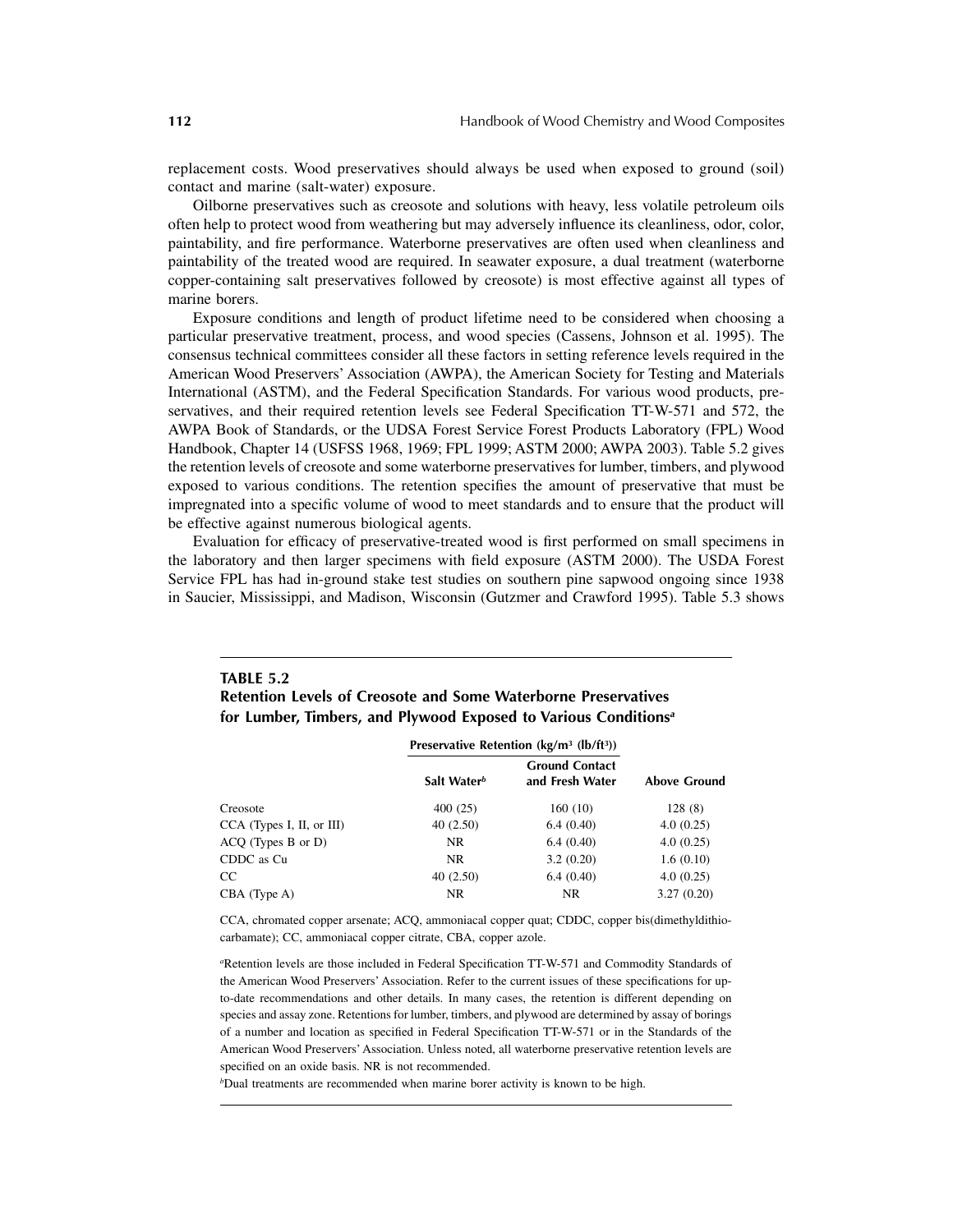#### **TABLE 5.3**

**Results of the Forest Products Laboratory Studies on 5- by 10- by 46-cm (2- by 4- by 18-in) Southern Pine Sapwood Stakes, Pressure-Treated with Commonly Used Wood Preservatives, Installed at Harrison Experimental Forest, Mississippi***<sup>a</sup>*

| <b>Preservative</b>                                           | <b>Average Retention</b><br>$kg/m^3$ (lb/ft <sup>3</sup> ) | <b>Average Life or Condition</b><br>at Last Inspection |
|---------------------------------------------------------------|------------------------------------------------------------|--------------------------------------------------------|
| CCA-Type III                                                  | 6.41(0.40)                                                 | No failures after 20 years                             |
| Coal-tar Creosote                                             | 160.2(10.0)                                                | 90% failed after 51 years                              |
| Copper naphthenate (0.86% copper in No. 2 fuel oil)           | 1.31(0.082)                                                | 29.6 years                                             |
| Oxine copper (copper-8-quinolinolate) (in heavy<br>petroleum) | 1.99(0.124)                                                | No failures after 28 years                             |
| No preservative treatment                                     |                                                            | 1.8 to 3.6 years                                       |
| "Source: Gutzmer and Crawford, 1995.                          |                                                            |                                                        |

results of the Forest Products Laboratory studies on 5- by 10- by 46-cm (2- by 4- by 18-in) Southern Pine sapwood stakes, pressure-treated with commonly used wood preservatives, installed at Harrison Experimental Forest, Mississippi. A comparison of preservative treated small wood panels exposed to a marine environment in Key West, Florida has been evaluated (Johnson and Gutzmer 1990). Outdoor evaluations such as these compare various preservatives and retention levels under each exposure condition at each individual site. These preservatives and treatments include creosotes, waterborne preservatives, dual treatments, chemical modification of wood, and various chemically modified polymers.

#### **5.2.2 TIMBER PREPARATION AND CONDITIONING**

Preparing the timber for treatment involves carefully peeling the round or slabbed products to enable the wood to dry quickly enough to avoid decay and insect damage and to allow the preservative to penetrate satisfactorily. Drying the wood before treatment is necessary to prevent decay and stain and to obtain preservative penetration, but when treating with waterborne preservatives by certain diffusion methods, high moisture content levels may be permitted. Drying the wood before treatment opens up the checks before the preservative is applied, thus increasing penetration and reducing the risk of checks opening up after treatment and exposing unpenetrated wood.

Treating plants that use pressure processes can condition green material by means other than air and kiln drying, thus avoiding a long delay and possible deterioration. When green wood is to be treated under pressure, one of several methods for conditioning may be selected. The steaming and vacuum process is used mainly for southern pines, and the Boulton (or boiling-under-vacuum) process is used for Douglas fir and sometimes hardwoods.

Heartwood of some softwood and hardwood species can be difficult to treat (see Table 5.4) (Mac Lean 1952). Wood that is resistant to penetration by preservatives, such as Douglas fir, western hemlock, western larch, and heartwood, may be incised before treatment to permit deeper and more uniform penetration. Incision involves passing the lumber or timbers through rollers that are equipped with teeth that sink into the wood to a predetermined depth, usually 13 to 19 mm (1/2 to 3/4 in.). The incisions open cell lumens along the grain that improve penetration but can result in significant strength reduction. As much cutting and hole boring of the wood product as is possible should be done before the preservative treatment, otherwise untreated interiors will allow ready access of decay fungi or insects.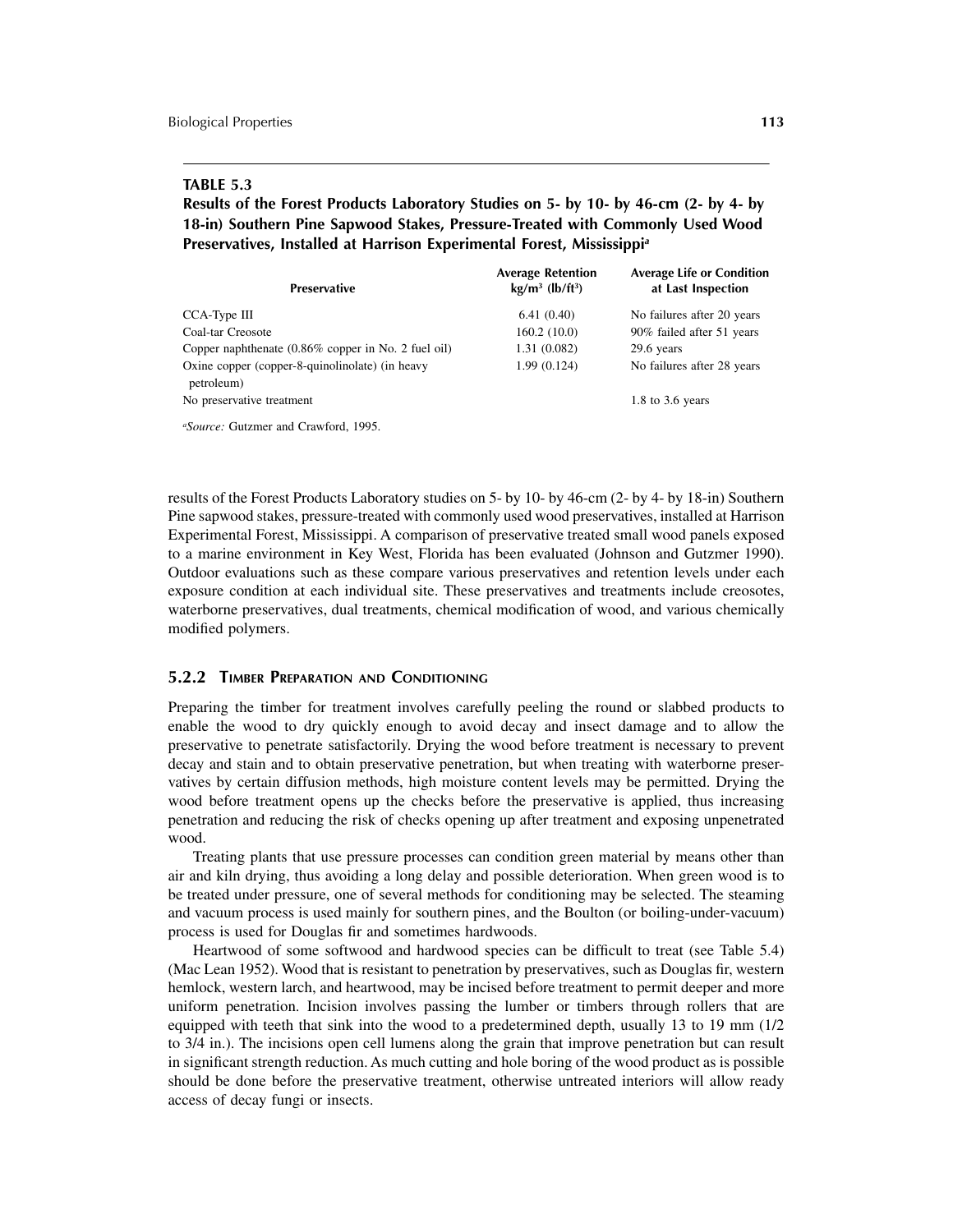| <b>Ease of Treatment</b> | Softwoods                                         | Hardwoods                                             |
|--------------------------|---------------------------------------------------|-------------------------------------------------------|
| Least difficult          | Bristlecone pine (Pinus aristata)                 | American basswood (Tilia americana)                   |
|                          | Pinyon (P. edulis)                                | Beech (white heartwood) (Fagus grandifolia)           |
|                          | Pondersosa pine (P. pondersosa)                   | Black tupelo (blackgum) (Nyssa sylvatica)             |
|                          | Redwood (Sequoia sempervirens)                    | Green ash (Fraxinus pennsylvanica var.<br>lanceolata) |
|                          |                                                   | Pin cherry ( <i>Prunus pensylvanica</i> )             |
|                          |                                                   | River birch (Betula nigra)                            |
|                          |                                                   | Red oaks (Quercus spp.)                               |
|                          |                                                   | Slippery elm (Ulmus fulva)                            |
|                          |                                                   | Sweet birch (Betula lenia)                            |
|                          |                                                   | Water tupelo (Nyssa aquatica)                         |
|                          |                                                   | White ash (Fraxinus americana)                        |
| Moderately difficult     | Bald cypress (Taxodium distichum)                 | Black willow (Salix nigra)                            |
|                          | California red fir (Abies magnifica)              | Chestnut oak (Quercus montana)                        |
|                          | Douglas fir (coast) (Pseudotsuga                  | Cottonwood (Populus sp.)                              |
|                          | taxifolia)                                        | Bigtooth aspen (P. grandidentata)                     |
|                          | Eastern white pine (Pinus strobus)                | Mockernut hickory (Carya tomentosa)                   |
|                          | Jack pine (P. banksiana)                          | Silver maple (Acer saccharinum)                       |
|                          | Loblolly pine (P. taeda)                          | Sugar maple (A. saccharum)                            |
|                          | Longleaf pine (P. palustris)                      | Yellow birch (Betula lutea)                           |
|                          | Red pine (P. resinosa)                            |                                                       |
|                          | Shortleaf pine (P. echinata)                      |                                                       |
|                          | Sugar pine (P. lambertiana)                       |                                                       |
|                          | Western hemlock (Tsuga heterophylla)              |                                                       |
| Difficult                | Eastern hemlock (Tsuga canadensis)                | American sycamore (Platanus occidentalis)             |
|                          | Engelmann spruce (Picea engelmanni)               | Hackberry (Celtis occidentalis)                       |
|                          | Grand fir (Abies grandis)                         | Rock elm (Ulmus thomoasi)                             |
|                          | Lodgepole pine (Pinus contorta var.<br>latifolia) | Yellow-poplar (Liriodendron tulipifera)               |
|                          | Noble fir (Abies procera)                         |                                                       |
|                          | Sitka spruce (Picea sitchensis)                   |                                                       |
|                          | Western larch (Larix occidentalis)                |                                                       |
|                          | White fir (Abies concolor)                        |                                                       |
|                          | White spruce (Picea glauca)                       |                                                       |
| Very difficult           | Alpine fir (Abies lasiocarpa)                     | American beech (red heartwood) (Fagus                 |
|                          | Corkbark fir (A. lasiocarpa var.                  | grandifolia)                                          |
|                          | arizonica)                                        | American chestnut (Castanea dentata)                  |
|                          | Douglas fir (Rocky Mountain)                      | Black locust (Robinia pseudoacacia)                   |
|                          | (Pseudotsuga taxifolia)                           | Blackjack oak (Quercus marilandica)                   |
|                          | Northern white-cedar (Thuja                       | Sweetgum (redgum) (Liquidambar styraciflua)           |
|                          | <i>occidentalis</i> )                             | White oaks (Quercus spp.)                             |
|                          | Tamarack (Larix laricina)                         |                                                       |
|                          | Western red cedar (Thaja plicata)                 |                                                       |

#### **TABLE 5.4 Penetration of the Heartwood of Various Softwood and Hardwood Species***<sup>a</sup>*

*a*As covered in MacLean (1952).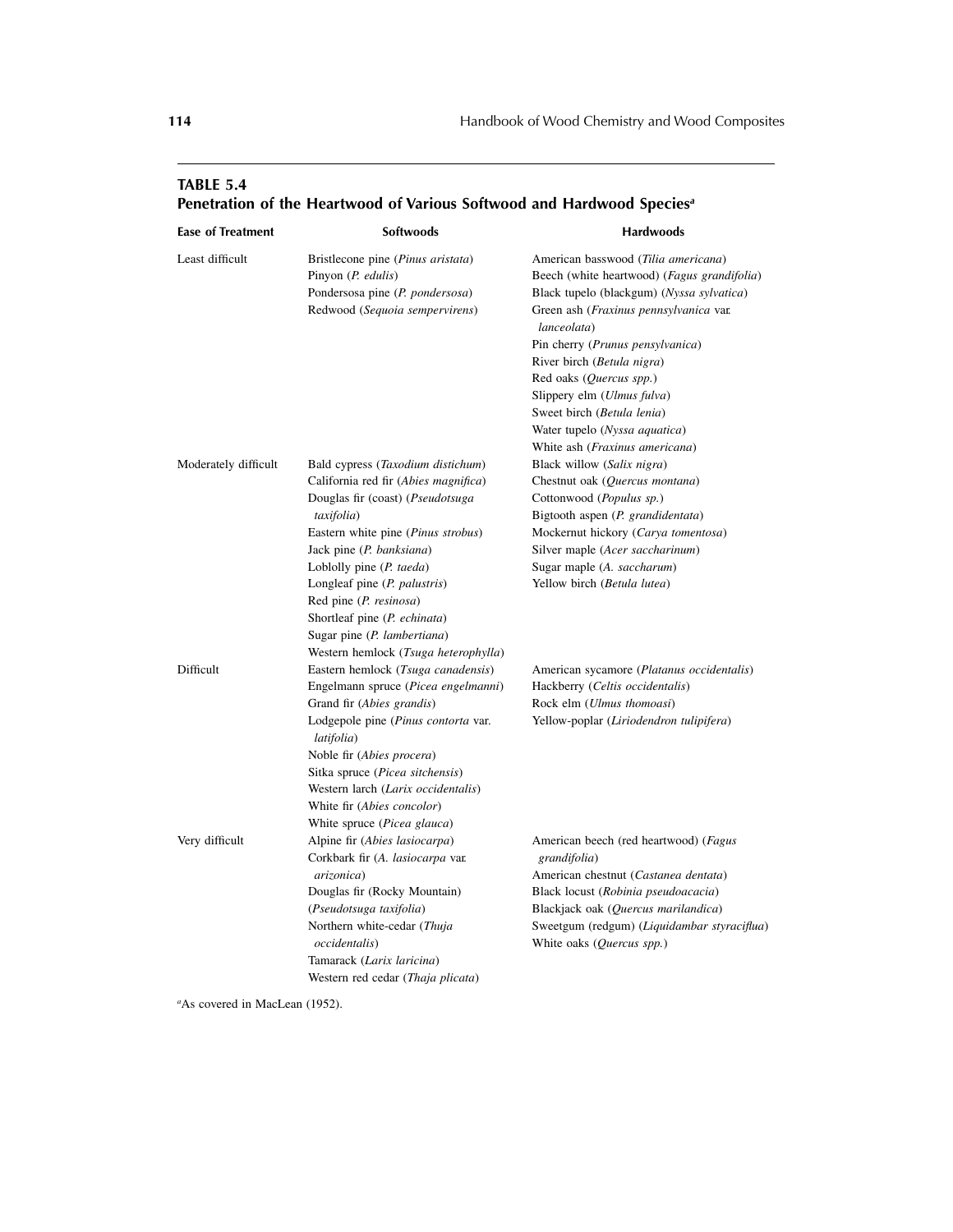#### **5.2.3 TREATMENT PROCESSES**

There are two general types of wood-preserving methods: pressure processes and nonpressure processes. During pressure processes wood is impregnated in a closed vessel under pressure above atmospheric. In commercial practice wood is put on cars or trams and run into a long steel cylinder, which is then closed and filled with preservative. Pressure forces are then applied until the desired amount of preservative has been absorbed into the wood.

#### **5.2.3.1 Pressure Processes**

Three pressure processes are commonly used: full-cell, modified full-cell, and empty-cell. The fullcell process is used when the retention of a maximum quantity of preservative is desired. The steps include the following: (1) The wood is sealed in a treating cylinder and a vacuum is applied for a half-hour or more to remove air from the cylinder and wood, (2) the preservative (at ambient or elevated temperature) is admitted to the cylinder without breaking the vacuum, (3) pressure is applied until the required retention, (4) the preservative is withdrawn from the cylinder, and (5) a short final vacuum may be applied to free the wood from dripping preservative. The modified fullcell process is basically the same as the full-cell process except for the amount of initial vacuum and the occasional use of an extended final vacuum.

The goal of the empty-cell process is to obtain deep penetration with relatively low net retention of preservative. Two empty-cell processes (the Rueping and the Lowry) use the expansive force of compressed air to drive out part of the preservative absorbed during the pressure period. The Rueping empty-cell process is often called the empty-cell process with initial air. Air pressure is forced into the treating cylinder, which contains the wood, and then the preservative is forced into the cylinder. The air escapes into an equalizing or Rueping tank. The treating pressure is increased and maintained until desired retention is attained. The preservative is drained and a final vacuum is applied to remove surplus preservative. The Lowry process is the same as the Rueping except that there is no initial air pressure or vacuum applied. Hence, it is often called the empty-cell process without initial air pressure.

#### **5.2.3.2 Nonpressure Processes**

There are numerous nonpressure processes and they differ widely in their penetration and retention of a preservative. Nonpressure methods consist of (1) surface applications of preservative by brushing or brief dipping, (2) cold soaking in preservative oils or steeping in solutions of waterborne preservative, (3) diffusion processes with waterborne preservatives, (4) vacuum treatment, and (5) various other miscellaneous processes.

#### **5.2.4 PURCHASING AND HANDLING OF TREATED WOOD**

The EPA regulates pesticides, and wood preservatives are one type of pesticide. Preservatives that are not restricted by EPA are available to the general consumer for nonpressure treatments, whereas the sale of others is restricted only to certified pesticide applicators. These preservatives can be used only in certain applications and are referred to as restricted-use. Restricted-use refers to the chemical preservative and not to the treated wood product. The general consumer may buy and use wood products treated with restricted-use pesticides; EPA does not consider treated wood a toxic substance nor is it regulated as a pesticide.

Consumer Safety Information Sheets (EPA-approved) are available from retailers of treated wood products. The sheets provide users with information about the preservative and the use and disposal of treated-wood products. There are consumer information sheets for three major groups of wood preservatives (see Table 5.5): (1) creosote pressure-treated wood, (2) pentachlorophenol pressure-treated wood, and (3) inorganic arsenical pressure-treated wood.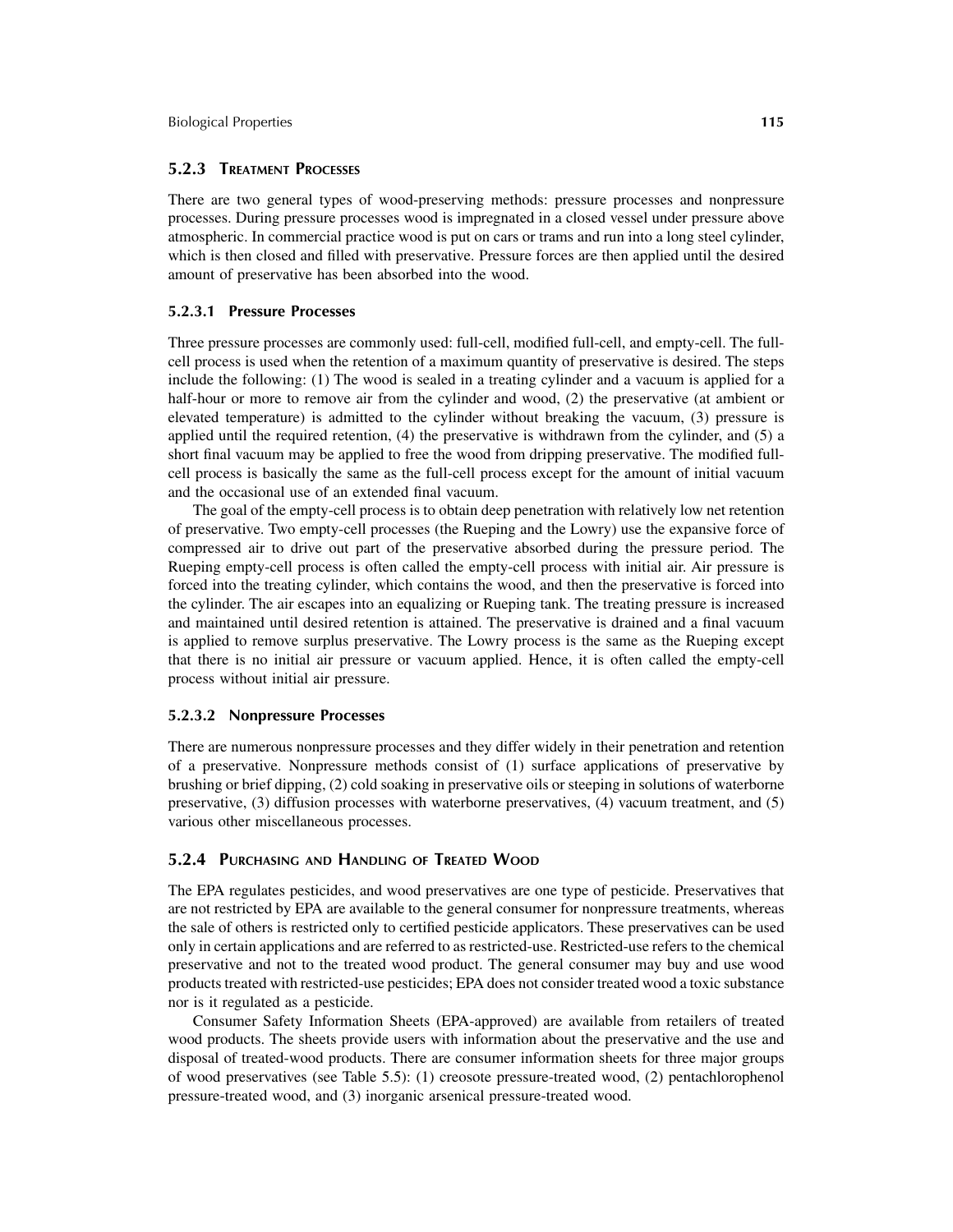TABLE 5.5 **TABLE 5.5** 

# **EPA-Approved Consumer Information Sheets for Three Major Groups of Preservative Pressure-Treated Wood**  EPA-Approved Consumer Information Sheets for Three Major Groups of Preservative Pressure-Treated Wood

| Preservative Treatment         | Inorganic Arsenicals                                                                                                                                                                                                                                                                                                                      | Pentachlorophenol                                                                                                                                                                                                                                                                                                                |   |
|--------------------------------|-------------------------------------------------------------------------------------------------------------------------------------------------------------------------------------------------------------------------------------------------------------------------------------------------------------------------------------------|----------------------------------------------------------------------------------------------------------------------------------------------------------------------------------------------------------------------------------------------------------------------------------------------------------------------------------|---|
| INFORMATION<br><b>CONSUMER</b> | *This wood has been preserved by pressure-treatment *This wood has been preserved by pressure-<br>decay. Wood treated with inorganic arsenic should be<br>inorganic arsenic to protect it from insect attack and<br>with an EPA-registered pesticide containing                                                                           | containing pentachlorophenol to protect it from<br>treatment with an EPA-registered pesticide<br>insect attack and decay. Wood treated with                                                                                                                                                                                      | ⋇ |
|                                | *Inorganic arsenic penetrates deeply into and remains<br>wood into surrounding soil over time and may also<br>However, some chemical may migrate from treated<br>used only where such protection is important.<br>in the pressure-treated wood for a long time.                                                                           | time. Exposure to pentachlorophenol may present<br>remains in the pressure-treated wood for a long<br>pentachlorophenol should be used only where<br>*Pentachlorophenol penetrates deeply into and<br>such protection is important.                                                                                              | ⋇ |
|                                | with skin. Exposure to inorganic arsenic may present<br>certain hazards. Therefore, the following precautions<br>should be taken both when handling the treated wood<br>and in determining where to use or dispose of the<br>be dislodged from the wood surface upon contact<br>treated wood.                                             | precautions should be taken both when handling<br>the treated wood and in determining where to use<br>certain hazards. Therefore, the following<br>and dispose of the treated wood.                                                                                                                                              |   |
| PRECAUTIONS<br><b>HANDLING</b> | *Dispose of treated wood by ordinary trash collection<br>or burial. Treated wood should not be burned in open<br>because toxic chemicals may be produced as part of<br>the smoke and ashes. Treated wood from commercial<br>fires or in stoves, fireplaces, or residential boilers<br>or industrial use (e.g., construction sites) may be | collection or burial. Treated wood should not be<br>Treated wood from commercial or industrial use<br>residential boilers because toxic chemicals may<br>burned in open fires or in stoves, fireplaces, or<br>be produced as part of the smoke and ashes.<br>*Dispose of treated wood by ordinary trash                          | ∗ |
|                                | burned only in commercial or industrial incinerators<br>treated wood, wear a dust mask. Whenever possible,<br>*Avoid frequent or prolonged inhalation of sawdust<br>these operations should be performed outdoors to<br>from treated wood. When sawing and machining<br>or boilers in accordance with state and Federal<br>regulations.   | rated at 20 million btu/hour or greater heat input<br>(e.g., construction sites) may be burned only in<br>commercial or industrial incinerators or boilers<br>sawdust from treated wood. When sawing and<br>or its equivalent in accordance with state and<br>*Avoid frequent or prolonged inhalation of<br>Federal regulations. | ∗ |

Creosote **Creosote** 

containing creosote to protect it from insect attack and decay. Wood treated with creosote should be containing creosote to protect it from insect attack and decay. Wood treated with creosote should be taken both when handling the treated wood and Exposure to creosote may present certain hazards. Exposure to creosote may present certain hazards. taken both when handling the treated wood and Creosote penetrates deeply into and remains in Therefore, the following precautions should be Therefore, the following precautions should be \*Creosote penetrates deeply into and remains in used only where such protection is important. in determining where to use the treated wood. in determining where to use the treated wood. used only where such protection is important. This wood has been preserved by pressure-\*This wood has been preserved by pressuretreatment with an EPA-registered pesticide treatment with an EPA-registered pesticide the pressure-treated wood for a long time. the pressure-treated wood for a long time.

sawdust from treated wood. When sawing and machining treated wood, wear a dust mask. and indoor accumulations of airborne sawdust from machining treated wood, wear a dust mask.

avoid indoor accumulations of airborne sawdust from

treated wood.

treated wood.

\*Avoid frequent or prolonged inhalation of sawdust collection or burial. Treated wood should not be Treated wood from commercial or industrial use from treated wood. When sawing and machining collection or burial. Treated wood should not be residential boilers, because toxic chemicals may Treated wood from commercial or industrial use commercial or industrial incinerators or boilers in commercial or industrial incinerators or boilers in Avoid frequent or prolonged inhalation of sawdust from treated wood. When sawing and machining residential boilers, because toxic chemicals may (e.g., construction sites) may be burned only in (e.g., construction sites) may be burned only in burned in open fires or in stoves, fireplaces, or burned in open fires or in stoves, fireplaces, or accordance with state and Federal regulations. possible these operations should be performed accordance with state and Federal regulations. possible these operations should be performed be produced as part of the smoke and ashes. be produced as part of the smoke and ashes. treated wood, wear a dust mask. Whenever treated wood, wear a dust mask. Whenever outdoors to avoid indoor accumulations of outdoors to avoid indoor accumulations of Dispose of treated wood by ordinary trash \*Dispose of treated wood by ordinary trash airborne sawdust from treated wood. airborne sawdust from treated wood.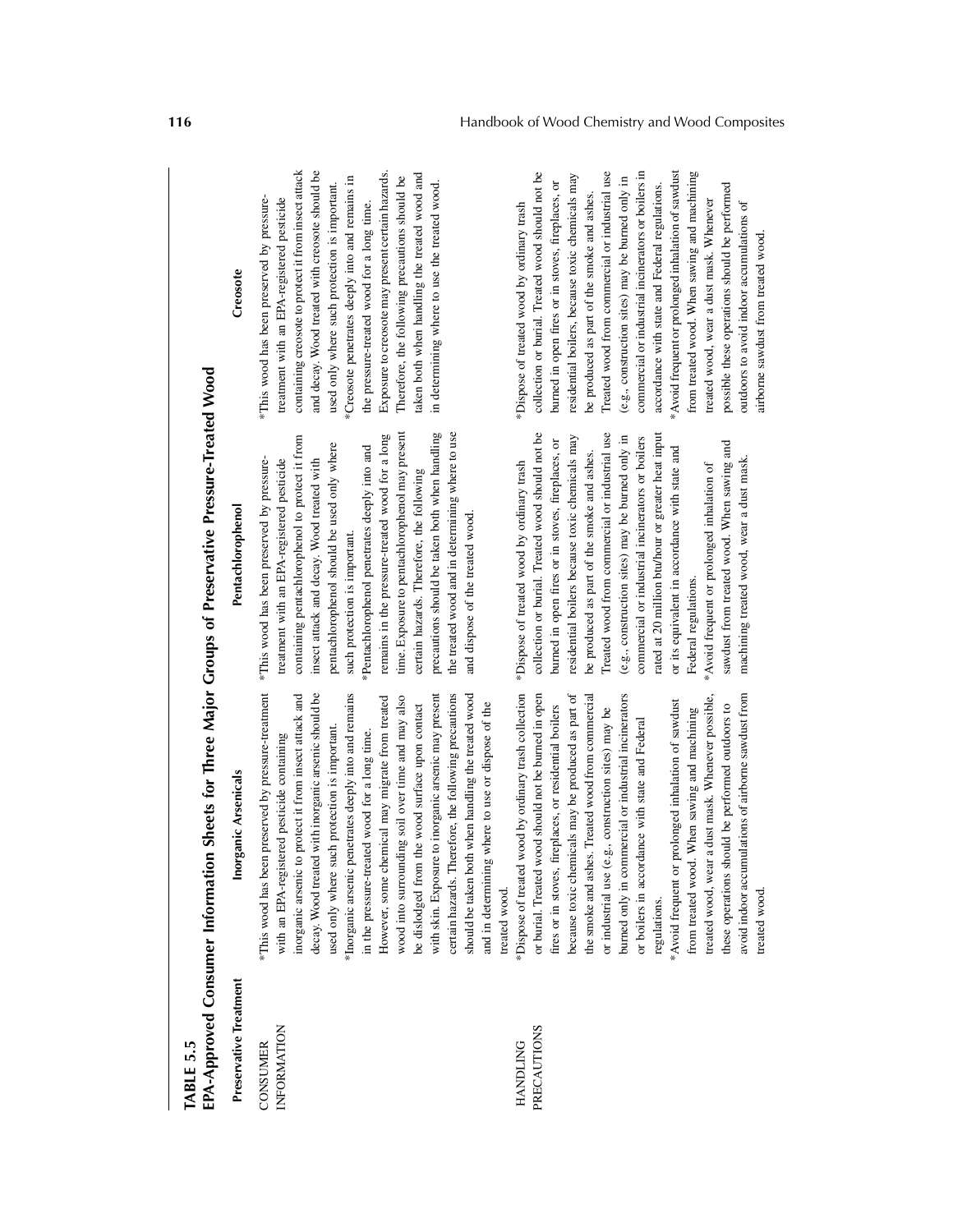'When power-sawing and machining, wear goggles to \*When power-sawing and machining, wear goggles to protect eyes from flying particles. protect eyes from flying particles.

working with the wood, and before eating, drinking, toileting, and use of tobacco products, wash exposed toileting, and use of tobacco products, wash exposed working with the wood, and before eating, drinking, \*Wear gloves when working with the wood. After Wear gloves when working with the wood. After areas thoroughly. areas thoroughly. Because preservatives or sawdust may accumulate on \*Because preservatives or sawdust may accumulate on clothes, they should be laundered before reuse. Wash clothes, they should be laundered before reuse. Wash work clothes separately from other household work clothes separately from other household clothing.

## \*All sawdust and construction debris should be USE SITE PRECAUTIONS \*All sawdust and construction debris should be USE SITE PRECAUTIONS

or containers for storing animal feed or human food. the preservative may become a component of food or animal feed. Examples of such sites would be use of surface residue should be used for patios, decks, and Do not use treated wood under circumstances where the preservative may become a component of food or animal feed. Examples of such sites would be use of boards, counter tops, animal bedding, and structures or containers for storing animal feed or human food. surface residue should be used for patios, decks, and \*Do not use treated wood under circumstances where boards, counter tops, animal bedding, and structures Only treated wood that is visibly clean and free of mulch from recycled arsenic-treated wood, cutting mulch from recycled arsenic-treated wood, cutting \*Only treated wood that is visibly clean and free of cleaned up and disposed of after construction. cleaned up and disposed of after construction. walkways.

applied.

portions of beehives that may come into contact with portions of beehives that may come into contact with Do not use treated wood for construction of those \*Do not use treated wood for construction of those honey.

\*Treated wood should not be used where it may come Treated wood should not be used where it may come except for uses involving incidental contact such as except for uses involving incidental contact such as into direct or indirect contact with drinking water, into direct or indirect contact with drinking water, docks and bridges. docks and bridges

separately from other household clothing. performed outdoors to avoid indoor accumulations performed outdoors to avoid indoor accumulations the treated wood, wear long-sleeved shirts and long the treated wood, wear long-sleeved shirts and long Logs treated with pentachlorophenol should not pants and use gloves impervious to the chemicals pants and use gloves impervious to the chemicals \*After working with the wood, and before eating, clothes, launder before reuse. Wash work clothes will be in frequent or prolonged contact with bare pentachlorophenol-treated wood. When handling After working with the wood, and before eating, clothes, launder before reuse. Wash work clothes will be in frequent or prolonged contact with bare pentachlorophenol-treated wood. When handling \*Logs treated with pentachlorophenol should not pentachlorophenol should not be used where it If oily preservatives or sawdust accumulate on \*If oily preservatives or sawdust accumulate on pentachlorophenol should not be used where it Whenever possible, these operations should be Whenever possible, these operations should be 'Avoid frequent or prolonged skin contact with \*Avoid frequent or prolonged skin contact with furniture) unless an effective sealer has been furniture) unless an effective sealer has been goggles to protect eyes from flying particles. goggles to protect eyes from flying particles. drinking, and use of tobacco products, wash drinking, and use of tobacco products, wash skin (for example, chairs and other outdoor skin (for example, chairs and other outdoor be used for log homes. Wood treated with (for example, gloves that are vinyl-coated). (for example, gloves that are vinyl-coated). \*When power-sawing and machining, wear \*When power-sawing and machining, wear be used for log homes. Wood treated with separately from other household clothing. separately from other household clothing. of airborne sawdust from treated wood. of airborne sawdust from treated wood. exposed areas thoroughly. exposed areas thoroughly.

separately from other household clothing.

components which are in ground contact and are interiors except for laminated beams or building interiors except for laminated beams or building subject to decay or insect infestation and where components which are in ground contact and are subject to decay or insect infestation and where \*Pentachlorophenol-treated wood should not be two coats of an appropriate sealer are applied. \*Pentachlorophenol-treated wood should not be two coats of an appropriate sealer are applied. Sealers may be applied at the installation site. Sealers may be applied at the installation site. used in residential, industrial, or commercial used in residential, industrial, or commercial Urethane, shellac, latex epoxy enamel, and Urethane, shellac, latex epoxy enamel, and varnish are acceptable sealers for varnish are acceptable sealers for pentachlorophenol-treated wood. pentachlorophenol-treated wood.

wood, wear long-sleeved shirts and long pants and clothes, launder before reuse. Wash work clothes wood, wear long-sleeved shirts and long pants and \*After working with the wood and before eating, creosote-treated wood; when handling the treated creosote-treated wood; when handling the treated \*After working with the wood and before eating, clothes, launder before reuse. Wash work clothes \*If oily preservatives or sawdust accumulate on \*Avoid frequent or prolonged skin contact with If oily preservatives or sawdust accumulate on \*Avoid frequent or prolonged skin contact with goggles to protect eyes from flying particles. drinking, and use of tobacco products, wash use gloves impervious to the chemicals (for goggles to protect eyes from flying particles. use gloves impervious to the chemicals (for drinking, and use of tobacco products, wash \*When power-sawing and machining, wear \*When power-sawing and machining, wear example, gloves that are vinyl-coated). example, gloves that are vinyl-coated). exposed areas thoroughly. exposed areas thoroughly.

outdoor furniture) unless an effective sealer has where it will be in frequent or prolonged contact where it will be in frequent or prolonged contact \*Wood treated with creosote should not be used \*Wood treated with creosote should not be used outdoor furniture) unless an effective sealer has with bare skin (for example, chairs and other with bare skin (for example, chairs and other been applied. been applied.

such uses, two coats of an appropriate sealer must only for industrial building components that are only for industrial building components that are such uses, two coats of an appropriate sealer must insect infestation and wood-block flooring. For insect infestation and wood-block flooring. For interiors of industrial buildings should be used interiors of industrial buildings should be used residential interiors. Creosote-treated wood in in ground contact and are subject to decay or residential interiors. Creosote-treated wood in \*Creosote-treated wood should not be used in in ground contact and are subject to decay or \*Creosote-treated wood should not be used in be applied. Sealers may be applied at the be applied. Sealers may be applied at the installation site. installation site.

the interiors of farm buildings where there may be Wood treated with creosote should not be used in \*Wood treated with creosote should not be used in the interiors of farm buildings where there may be direct contact with domestic animals or livestock direct contact with domestic animals or livestock that may crib (bite) or lick the wood. that may crib (bite) or lick the wood

(*Continued* )  $(Continued)$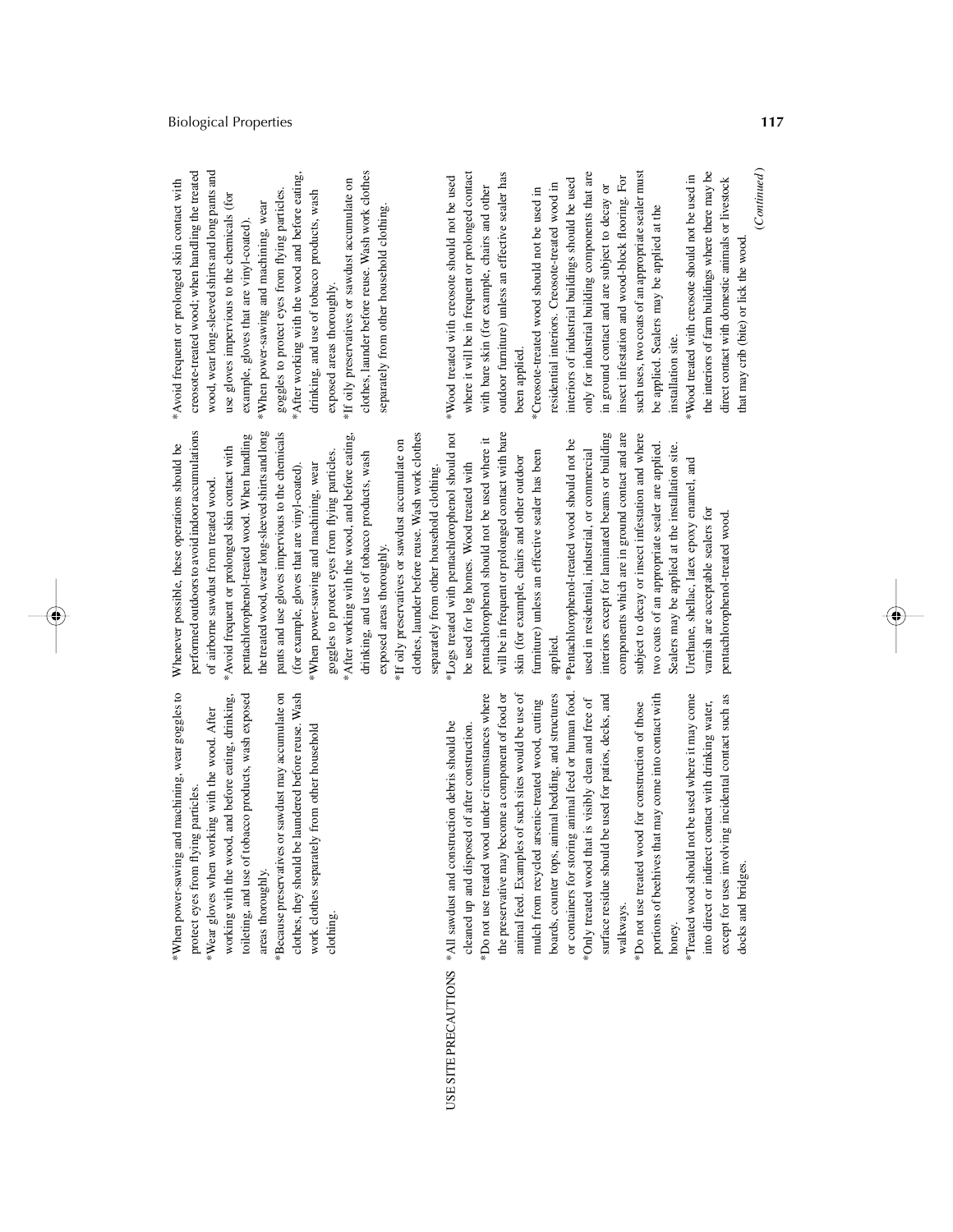**TABLE 5.5 TABLE 5.5** 

EPA-Approved Consumer Information Sheets for Three Major Groups of Preservative Pressure-Treated Wood (Continued) **EPA-Approved Consumer Information Sheets for Three Major Groups of Preservative Pressure-Treated Wood (***Continued***)** 

| Preservative Treatment | rganic Arsenicals<br>ē | Pentachlorophenol                                                                              | Creosote                                             |
|------------------------|------------------------|------------------------------------------------------------------------------------------------|------------------------------------------------------|
|                        |                        | *Wood treated with pentachlorophenol should not *In interiors of farm buildings where domestic |                                                      |
|                        |                        | be used in the interiors of farm buildings where                                               | animals or livestock are unlikely to crib (bite) or  |
|                        |                        | there may be direct contact with domestic                                                      | lick the wood, creosote-treated wood may be used     |
|                        |                        | animals or livestock that may crib (bite) or lick                                              | for building components that are in ground           |
|                        |                        | the wood.                                                                                      | contact and are subject to decay or insect           |
|                        |                        | *In interiors of farm buildings where domestic                                                 | infestation if two coats of an effective sealer are  |
|                        |                        | animals or livestock are unlikely to crib (bite) or                                            | applied. Sealers may be applied at the installation  |
|                        |                        | lick the wood, pentachlorophenol-treated wood                                                  | site. Coal tar pitch and coal tar pitch emulsion are |
|                        |                        | may be used for building components that are in                                                | effective sealers for creosote-treated wood-block    |
|                        |                        | ground contact and are subject to decay or insect                                              | flooring. Urethane, epoxy, and shellac are           |
|                        |                        | infestation and where two coats of an appropriate                                              | acceptable sealers for all creosote-treated wood.    |
|                        |                        | sealer are applied. Sealers may be applied at the                                              | *Do not use creosote-treated wood for farrowing      |
|                        |                        | installation site.                                                                             | or brooding facilities.                              |
|                        |                        | *Do not use pentachlorophenol-treated wood for                                                 | *Do not use treated wood under circumstances         |
|                        |                        | farrowing or brooding facilities.                                                              | where the preservative may become a component        |
|                        |                        | *Do not use treated wood under circumstances                                                   | of food or animal feed. Examples of such use         |
|                        |                        | where the preservative may become a component                                                  | would be structures or containers for storing        |
|                        |                        | of food or animal feed. Examples of such sites                                                 | silage or food.                                      |
|                        |                        | would be structures or containers for storing silage                                           | *Do not use treated wood for cutting-boards or       |
|                        |                        | or food.                                                                                       | countertops.                                         |
|                        |                        | *Do not use treated wood for cutting-boards or                                                 |                                                      |
|                        |                        | countertops.                                                                                   |                                                      |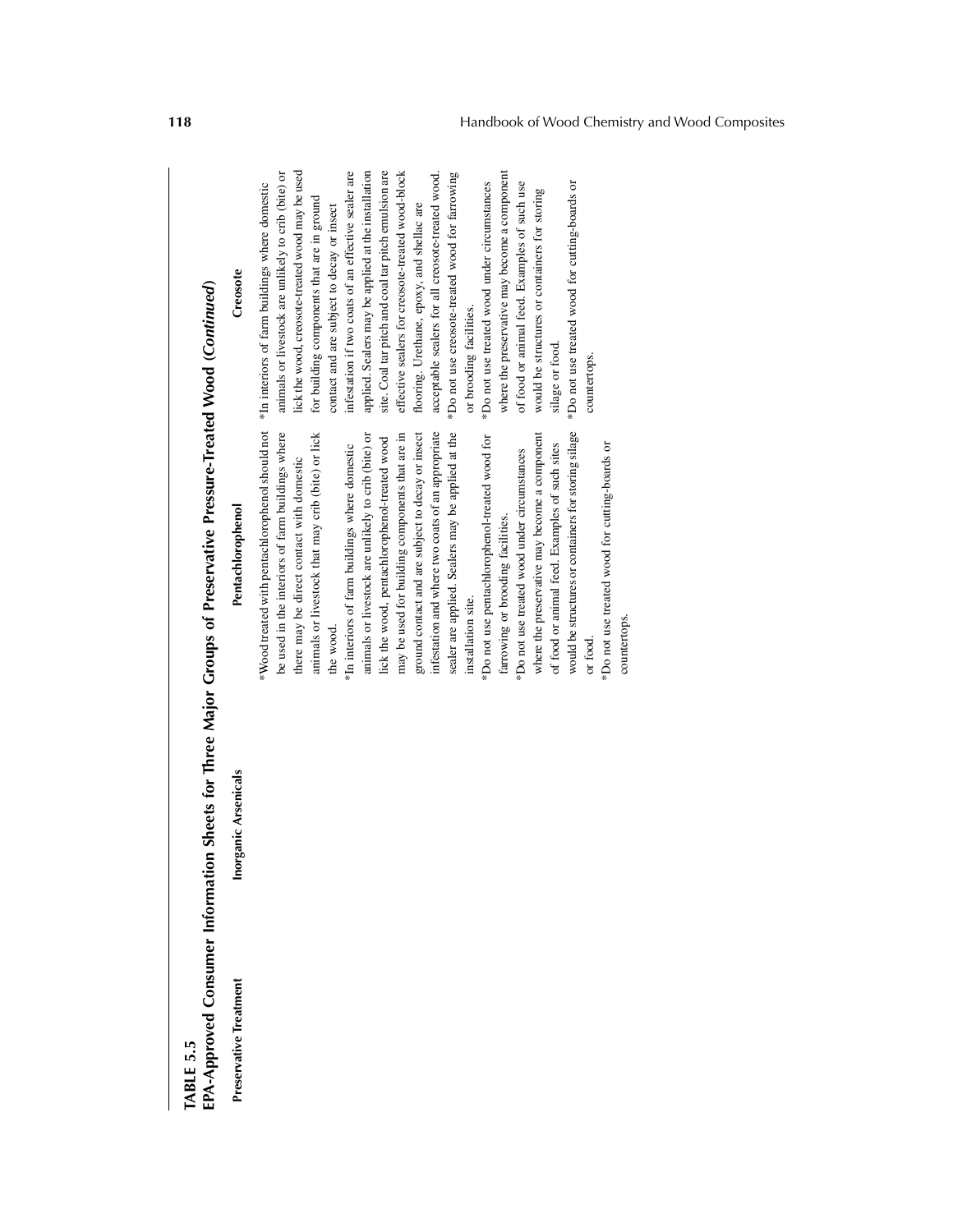Only treated wood that is visibly clean and free \*Only treated wood that is visibly clean and free of surface residue should be used for patios, of surface residue should be used for patios, decks, and walkways.

\*Do not use treated wood for construction of those portions of beehives that may come into contact portions of beehives that may come into contact \*Do not use treated wood for construction of those decks, and walkways. with the honey. with the honey.

uses involving incidental contact such as docks uses involving incidental contact such as docks \*Pentachlorophenol-treated wood should not be used where it may come into direct or indirect contact with public drinking water, except for \*Pentachlorophenol-treated wood should not be used where it may come into direct or indirect contact with public drinking water, except for and bridges. and bridges.

where it may come into direct or indirect contact where it may come into direct or indirect contact livestock, except for uses involving incidental livestock, except for uses involving incidental with drinking water for domestic animals or 'Do not use pentachlorophenol-treated wood with drinking water for domestic animals or \*Do not use pentachlorophenol-treated wood contact such as docks and bridges. contact such as docks and bridges.

portions of beehives that may come into contact \*Only treated wood that is visibly clean and free \*Only treated wood that is visibly clean and free \*Do not use treated wood for construction of those \*Do not use treated wood for construction of those portions of beehives that may come into contact of surface residues should be used for patios, of surface residues should be used for patios, decks, and walkways. decks, and walkways.

\*Creosote-treated wood should not be used where public drinking water, except for uses involving public drinking water, except for uses involving \*Creosote-treated wood should not be used where it may come into direct or indirect contact with Do not use creosote-treated wood where it may come into direct or indirect contact with drinking come into direct or indirect contact with drinking water for domestic animals or livestock, except water for domestic animals or livestock, except it may come into direct or indirect contact with \*Do not use creosote-treated wood where it may incidental contact such as docks and bridges. for uses involving incidental contact such as incidental contact such as docks and bridges. for uses involving incidental contact such as docks and bridges. docks and bridges. with the honey. with the honey.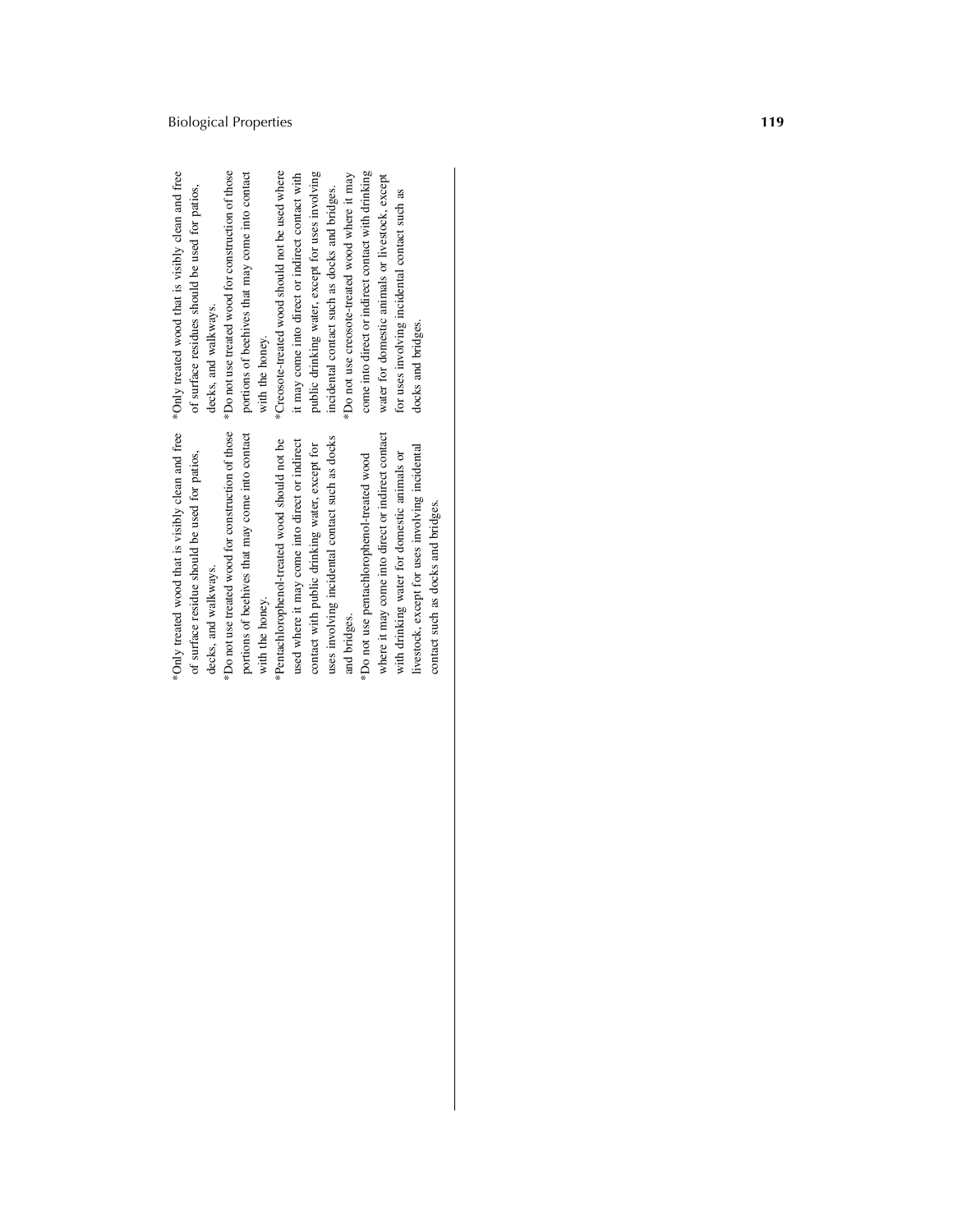There are two important factors to consider depending upon the intended end use of preservative- treated wood: the grade or appearance of the lumber, and the quality of the preservative treatment in the lumber. The U.S. Department of Commerce American Lumber Standard Committee (ALSC), an accrediting agency for treatment quality assurance, has an ink stamp or end tag for each grade stamp and quality mark. These marks indicate that the producer of the treated-wood product subscribes to an independent inspection agency. The stamp or end tag contains the type of preservative or active ingredient, the retention level, and the intended exposure conditions. Retention levels are usually provided in pounds of preservatives per cubic foot of wood and are specific to the type of preservative, wood species, and intended exposure conditions. Be aware that suppliers often sell the same type of treated wood by different trade names. Depending on your intended use and location, there will be different types of treated wood available for residential use. Also, be aware that some manufacturers add colorants (such as brown) or water repellents (clear) into some of their preservative treatments. When purchasing treated wood, ask the suppliers for more information to determine what preservative and additives were used, as well as any handling precautions.

Note that mention of a chemical in this article does not constitute a recommendation; only those chemicals registered by the EPA may be recommended. Registration of preservatives is under constant review by EPA and the U.S. Department of Agriculture. Use only preservatives that bear an EPA registration number and carry directions for home and farm use. Preservatives, such as creosote and pentachlorophenol, should not be applied to the interior of dwellings that are occupied by humans. Because all preservatives are under constant review by EPA, a responsible state or Federal agency should be consulted as to the current status of any preservative.

#### **REFERENCES**

- ASTM. (2000). *Annual Book of ASTM Standards*. American Society for Testing and Materials, West Conshohocken, PA.
- AWPA. (2003). *AWPA 2003 Book of Standards*. American Wood-Preservers' Association, Selma, AL.
- Cassens, D.L., Johnson, B.R., Feist, W.C., and De Groot, R.C. (1995). *Selection and Use of Preservative-Treated Wood,* Forest Products Society, Madison, WI.
- Eaton, R.A. and Hale, M.D. (1993). *Wood: Decay, Pests and Protection.* Chapman & Hall, New York.
- EPA. (2002). Whitman announces transition from consumer use of treated wood containing arsenic, U.S. Environmental Protection Agency.
- FPL. (1999). *Wood Handbook: Wood as an Engineering Material*. U.S. Department of Agriculture, Forest Service, Forest Products Laboratory, Madison, WI.
- Gutzmer, D.I. and Crawford, D.M. (1995). *Comparison of Wood Preservatives in Stake Tests*. U.S. Department of Agriculture, Forest Service, Forest Products Laboratory, Madison, WI, 124.
- Johnson, B.R. and Gutzmer, D.I. (1990). *Comparison of Preservative Treatments in Marine Exposure of Small Wood Panels*. U.S. Department of Agriculture, Forest Service, Forest Products Laboratory, Madison, WI, 28.
- Mac Lean, J.D. (1952). *Preservation of Wood by Pressure Methods*. U.S. Department of Agriculture, Forest Service, Washington, DC, 160.
- PMRA. (2002). *Chromated Copper Arsenate (CCA).* Canadian Pest Management Regulatory Agency.
- Rowell, R.M. (1991). Chemical modification of wood. In: Hon, D.N.-S. and Shiraishi, N., *Handbook on Wood and Cellulosic Materials.* Marcel Dekker, New York, pp. 703–756.
- USFSS. (1968). *Wood Preservation Treating Practices*. U.S. Federal Supply Service, Washington, DC.
- USFSS. (1969). *Fungicide: Pentachlorophenol.* U.S. Federal Supply Service, Washington, DC.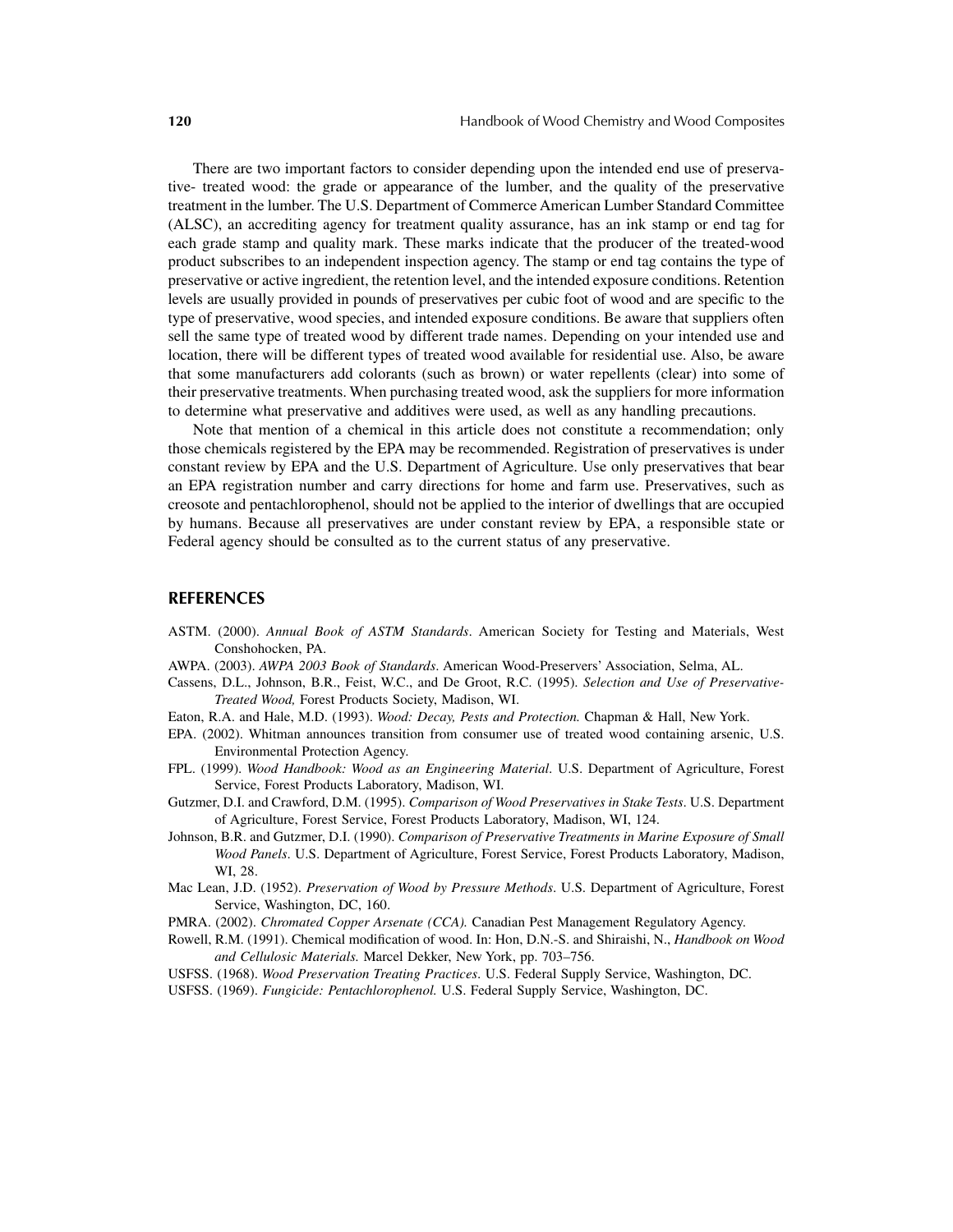### HANDBOOK OF WOOD CHEMISTRY AND WOOD COMPOSITES

Edited by Roger M. Rowell



Boca Raton London New York Washington, D.C.